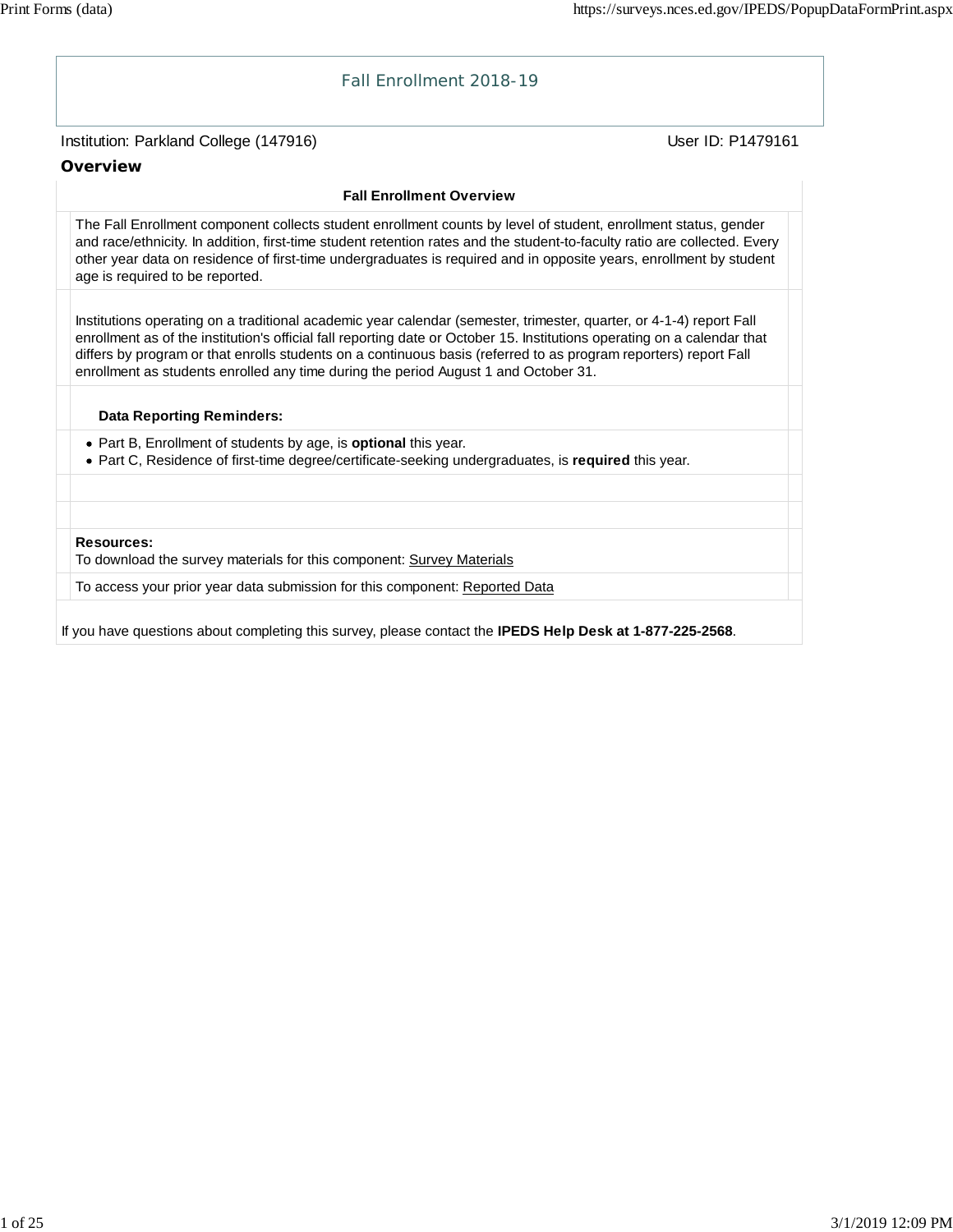| Institution: Parkland College (147916)<br>User ID: P1479161                                                                                                         |                                |  |  |  |  |  |
|---------------------------------------------------------------------------------------------------------------------------------------------------------------------|--------------------------------|--|--|--|--|--|
| <b>Part Selection</b>                                                                                                                                               |                                |  |  |  |  |  |
| Completion of Part B (Enrollment of Students by Age) is optional this year.                                                                                         |                                |  |  |  |  |  |
| Do you wish to complete Part B this year?<br>If you select 'Yes', you will be expected to complete the Part B screens.<br>If you select 'No', you will skip Part B. |                                |  |  |  |  |  |
| О                                                                                                                                                                   | No, I will not complete Part B |  |  |  |  |  |
| ◉                                                                                                                                                                   | Yes, I will complete Part B    |  |  |  |  |  |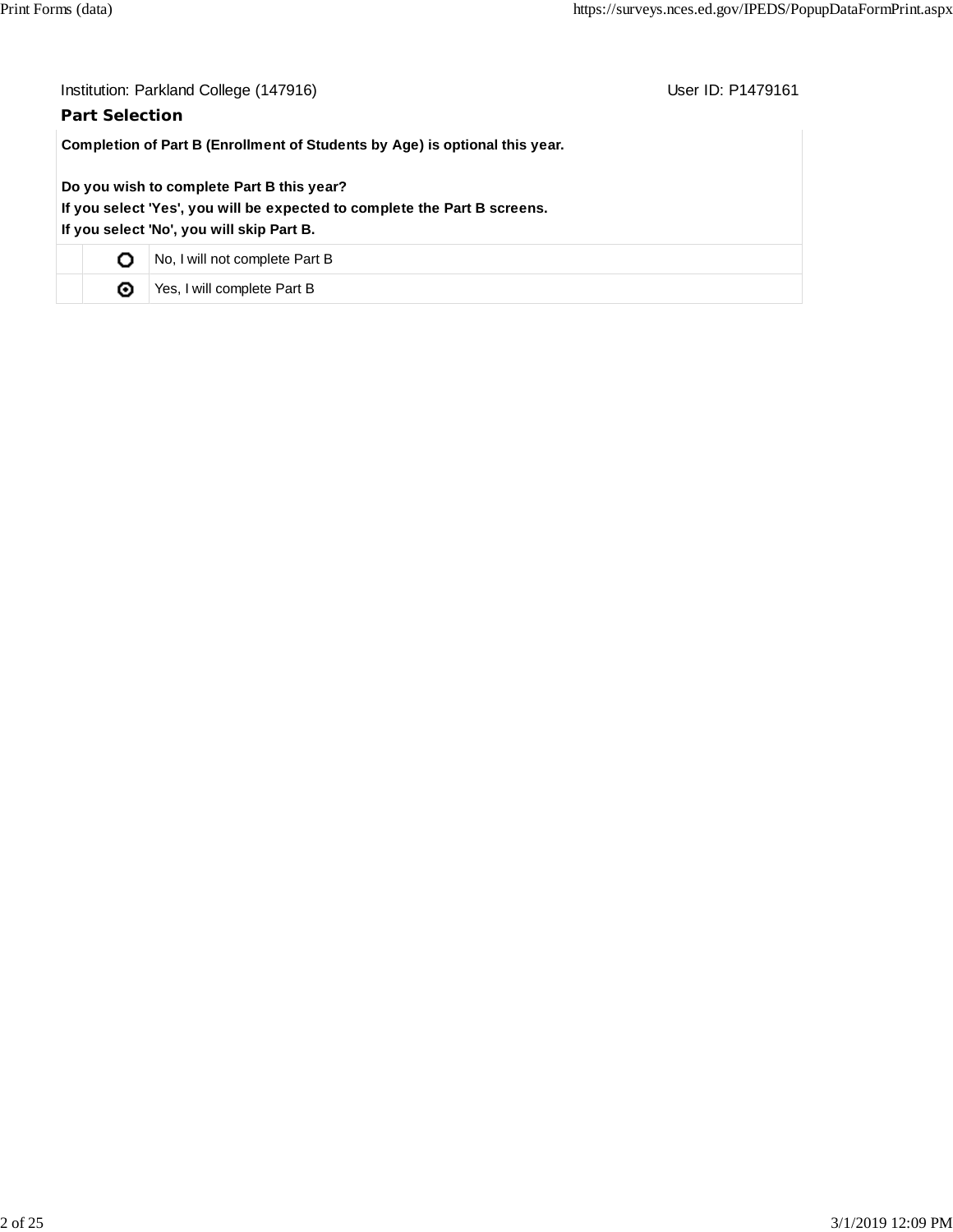# **Part A - Fall Enrollment for Full-Time Undergraduate Students**

**Enrollment as of the institution's official fall reporting date or as of October 15, 2018**

#### **Full-time Undergraduate Students**

#### **Reporting Reminders:**

- **Report Hispanic/Latino individuals of any race as Hispanic/Latino**
- **Report race for non-Hispanic/Latino individuals only**
- **Even though Teacher Preparation certificate programs may require a bachelor's degree for admission, they are considered subbaccalaureate undergraduate programs, and students in these programs are undergraduate students.**

#### Men

|                                                        |            |                | Degree/certificate-seeking |                                         | Total,                                     |                                               |
|--------------------------------------------------------|------------|----------------|----------------------------|-----------------------------------------|--------------------------------------------|-----------------------------------------------|
| Enrolled for credit                                    | First-time | Transfer-in    | Continuing/<br>Returning   | Total<br>degree/certificate-<br>seeking | Non-degree/<br>non-certificate-<br>seeking | <b>Full-time</b><br>undergraduate<br>students |
| Nonresident alien                                      | 16         | 5              | 65                         | 86                                      | 3                                          | 89                                            |
| Hispanic/Latino                                        | 46         | 3              | 76                         | 125                                     | $\overline{2}$                             | 127                                           |
| American Indian or<br>Alaska Native                    | 1          |                | 1                          | $\overline{c}$                          |                                            | $\overline{2}$                                |
| <b>Asian</b>                                           | 7          | 3              | 39                         | 49                                      | 6                                          | 55                                            |
| <b>Black or African</b><br>American                    | 61         | 3              | 88                         | 152                                     | 8                                          | 160                                           |
| Native Hawaiian or<br><b>Other Pacific</b><br>Islander |            |                |                            | $\mathbf 0$                             |                                            | $\pmb{0}$                                     |
| White                                                  | 262        | 46             | 515                        | 823                                     | 18                                         | 841                                           |
| Two or more races                                      | 22         | $\overline{c}$ | 35                         | 59                                      | 1                                          | 60                                            |
| Race and ethnicity<br>unknown                          | 24         | $\mathbf{1}$   | 49                         | 74                                      | $\overline{a}$                             | 76                                            |
| <b>Total men</b>                                       | 439        | 63             | 868                        | 1,370                                   | 40                                         | 1,410                                         |
| Total men prior year                                   | 469        | 54             | 907                        | 1,430                                   | 41                                         | 1,471                                         |

#### Women

|                                     |            |             | Degree/certificate-seeking |                                         |                                            |                                                         |
|-------------------------------------|------------|-------------|----------------------------|-----------------------------------------|--------------------------------------------|---------------------------------------------------------|
| Enrolled for credit                 | First-time | Transfer-in | Continuing/<br>Returning   | Total<br>degree/certificate-<br>seeking | Non-degree/<br>non-certificate-<br>seeking | Total,<br><b>Full-time</b><br>undergraduate<br>students |
| Nonresident alien                   |            | 3           | 37                         | 47                                      |                                            | 47                                                      |
| Hispanic/Latino                     | 35         | 7           | 87                         | 129                                     | 32                                         | 161                                                     |
| American Indian or<br>Alaska Native |            |             |                            |                                         |                                            |                                                         |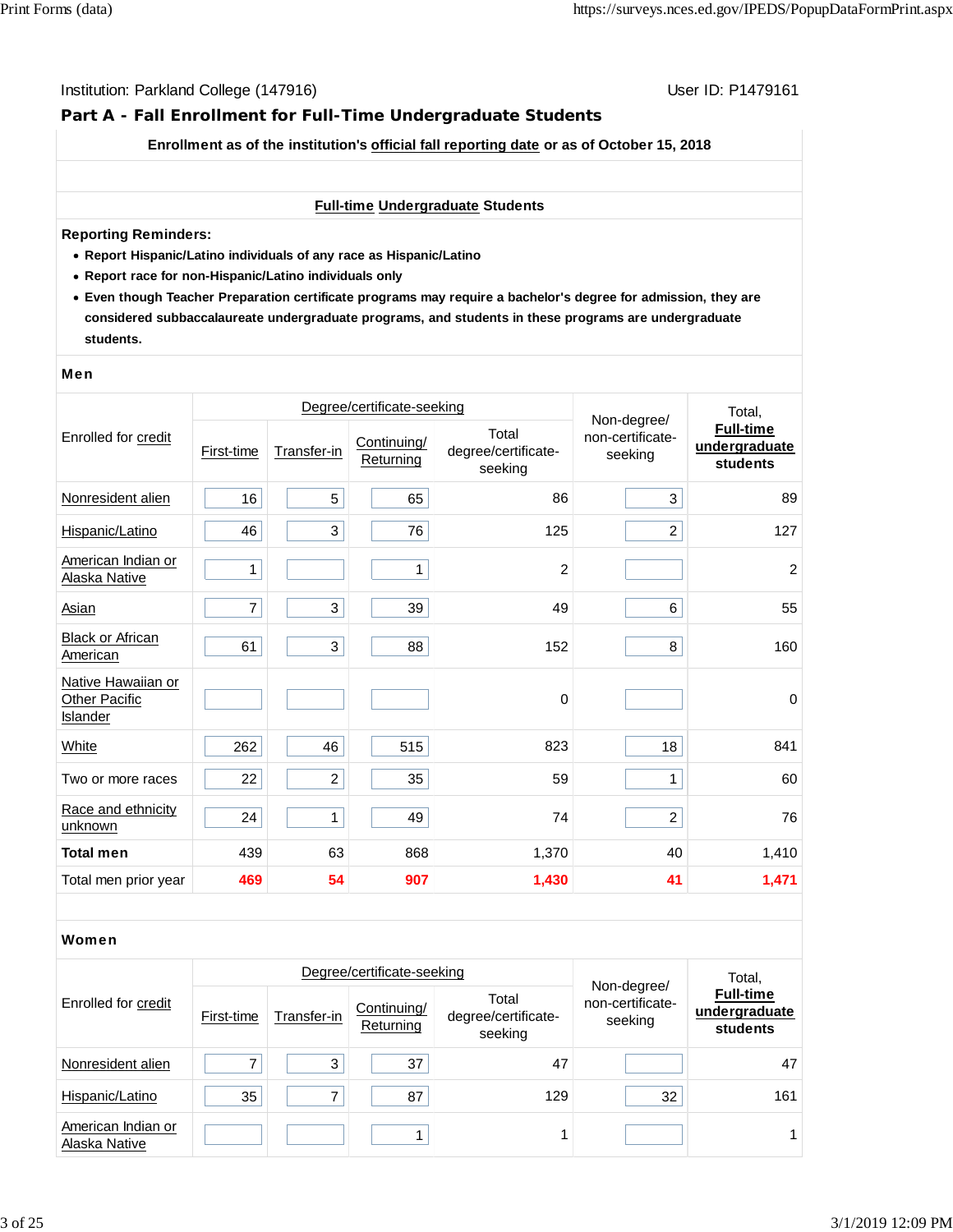| Asian                                           | 10  | 3            | 34               | 47    | 4   | 51    |
|-------------------------------------------------|-----|--------------|------------------|-------|-----|-------|
| <b>Black or African</b><br>American             | 42  | 9            | 121              | 172   | 35  | 207   |
| Native Hawaiian or<br>Other Pacific<br>Islander |     |              | $\boldsymbol{2}$ | 2     | 1   | 3     |
| White                                           | 140 | 45           | 534              | 719   | 101 | 820   |
| Two or more races                               | 14  | $\mathbf{1}$ | 46               | 61    | 8   | 69    |
| Race and ethnicity<br>unknown                   | 19  | 4            | 68               | 91    | 14  | 105   |
| <b>Total women</b>                              | 267 | 72           | 930              | 1,269 | 195 | 1,464 |
| Total women prior<br>year                       | 269 | 77           | 902              | 1,248 | 195 | 1,443 |
|                                                 |     |              |                  |       |     |       |
| <b>Grand total</b><br>(men+women)               | 706 | 135          | 1,798            | 2,639 | 235 | 2,874 |
| Grand total<br>(men+women) prior<br>year        | 738 | 131          | 1,809            | 2,678 | 236 | 2,914 |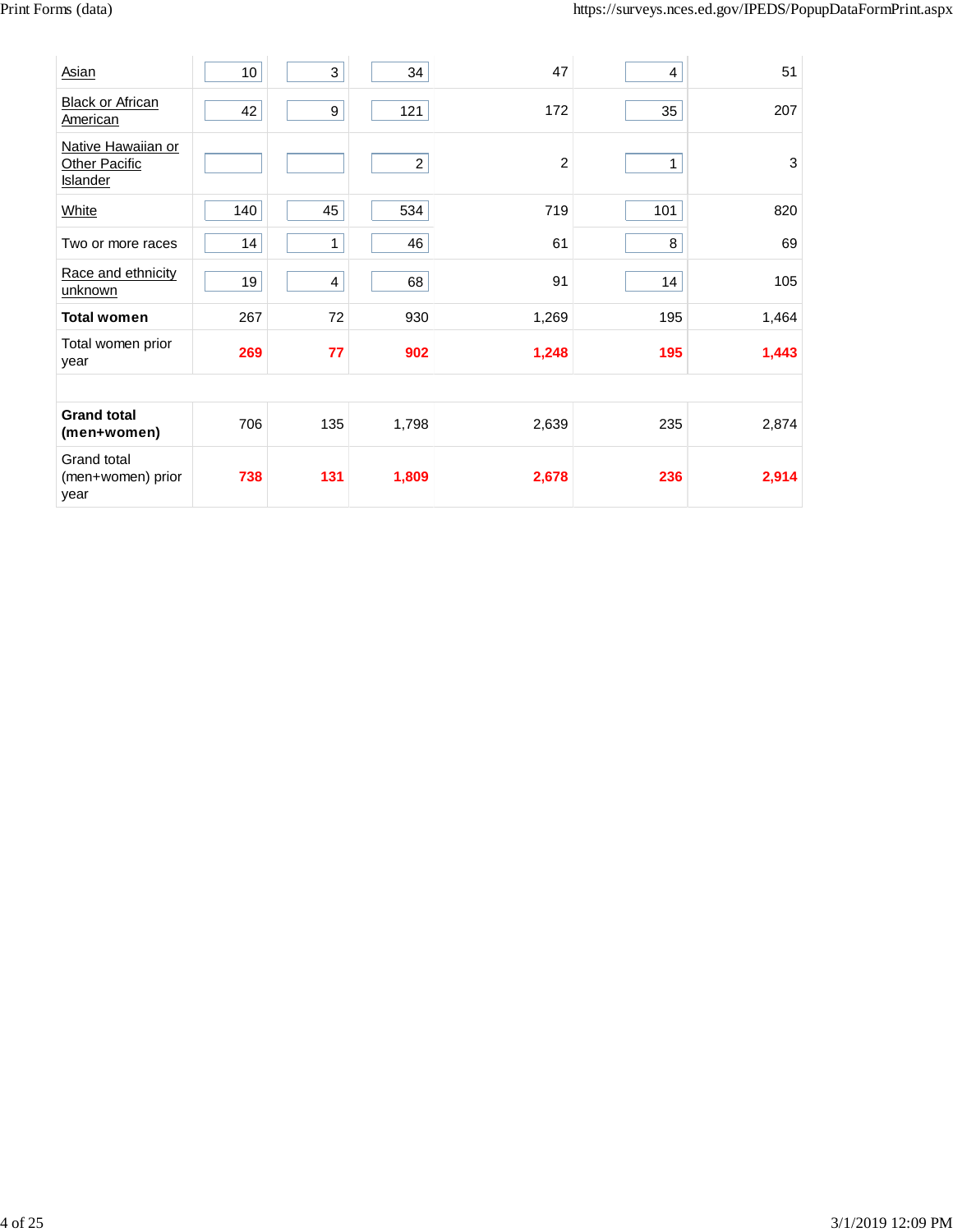# **Part A - Fall Enrollment for Part-time Undergraduate Students**

**Enrollment as of the institution's official fall reporting date or as of October 15, 2018**

#### **Part-time Undergraduate Students**

#### **Reporting Reminders:**

- **Report Hispanic/Latino individuals of any race as Hispanic/Latino**
- **Report race for non-Hispanic/Latino individuals only**
- **Even though Teacher Preparation certificate programs may require a bachelor's degree for admission, they are considered subbaccalaureate undergraduate programs, and students in these programs are undergraduate students.**

#### Men

|                                                               |            |                | Degree/certificate-seeking |                                         | Non-degree/                 | Total,                                 |
|---------------------------------------------------------------|------------|----------------|----------------------------|-----------------------------------------|-----------------------------|----------------------------------------|
| Enrolled for credit                                           | First-time | Transfer-in    | Continuing/<br>Returning   | Total<br>degree/certificate-<br>seeking | non-certificate-<br>seeking | part-time<br>undergraduate<br>students |
| Nonresident alien                                             | 3          |                | 24                         | 27                                      | $\overline{c}$              | 29                                     |
| Hispanic/Latino                                               | 19         | 1              | 93                         | 113                                     | 31                          | 144                                    |
| American Indian or<br>Alaska Native                           |            |                | 3                          | 3                                       | 1                           | $\overline{4}$                         |
| <b>Asian</b>                                                  | 3          | $\overline{c}$ | 48                         | 53                                      | 20                          | 73                                     |
| <b>Black or African</b><br>American                           | 15         | $\mathbf{1}$   | 139                        | 155                                     | 33                          | 188                                    |
| Native Hawaiian or<br><b>Other Pacific</b><br><b>Islander</b> |            |                | $\overline{c}$             | 2                                       | 1                           | 3                                      |
| White                                                         | 64         | 13             | 638                        | 715                                     | 286                         | 1,001                                  |
| Two or more races                                             | 6          | 1              | 39                         | 46                                      | 13                          | 59                                     |
| Race and ethnicity<br>unknown                                 | 8          |                | 157                        | 165                                     | 175                         | 340                                    |
| <b>Total men</b>                                              | 118        | 18             | 1,143                      | 1,279                                   | 562                         | 1,841                                  |
| Total men prior year                                          | 118        | 16             | 1,268                      | 1,402                                   | 423                         | 1,825                                  |

#### Women

|                                     |                 |             | Degree/certificate-seeking |                                         |                                            | Total,                                 |  |
|-------------------------------------|-----------------|-------------|----------------------------|-----------------------------------------|--------------------------------------------|----------------------------------------|--|
| Enrolled for credit                 | First-time      | Transfer-in | Continuing/<br>Returning   | Total<br>degree/certificate-<br>seeking | Non-degree/<br>non-certificate-<br>seeking | part-time<br>undergraduate<br>students |  |
| Nonresident alien                   |                 |             | 15                         | 15                                      | 3                                          | 18                                     |  |
| Hispanic/Latino                     | 13 <sub>1</sub> |             | 121                        | 134                                     | 68                                         | 202                                    |  |
| American Indian or<br>Alaska Native |                 |             |                            |                                         | 4                                          | 5                                      |  |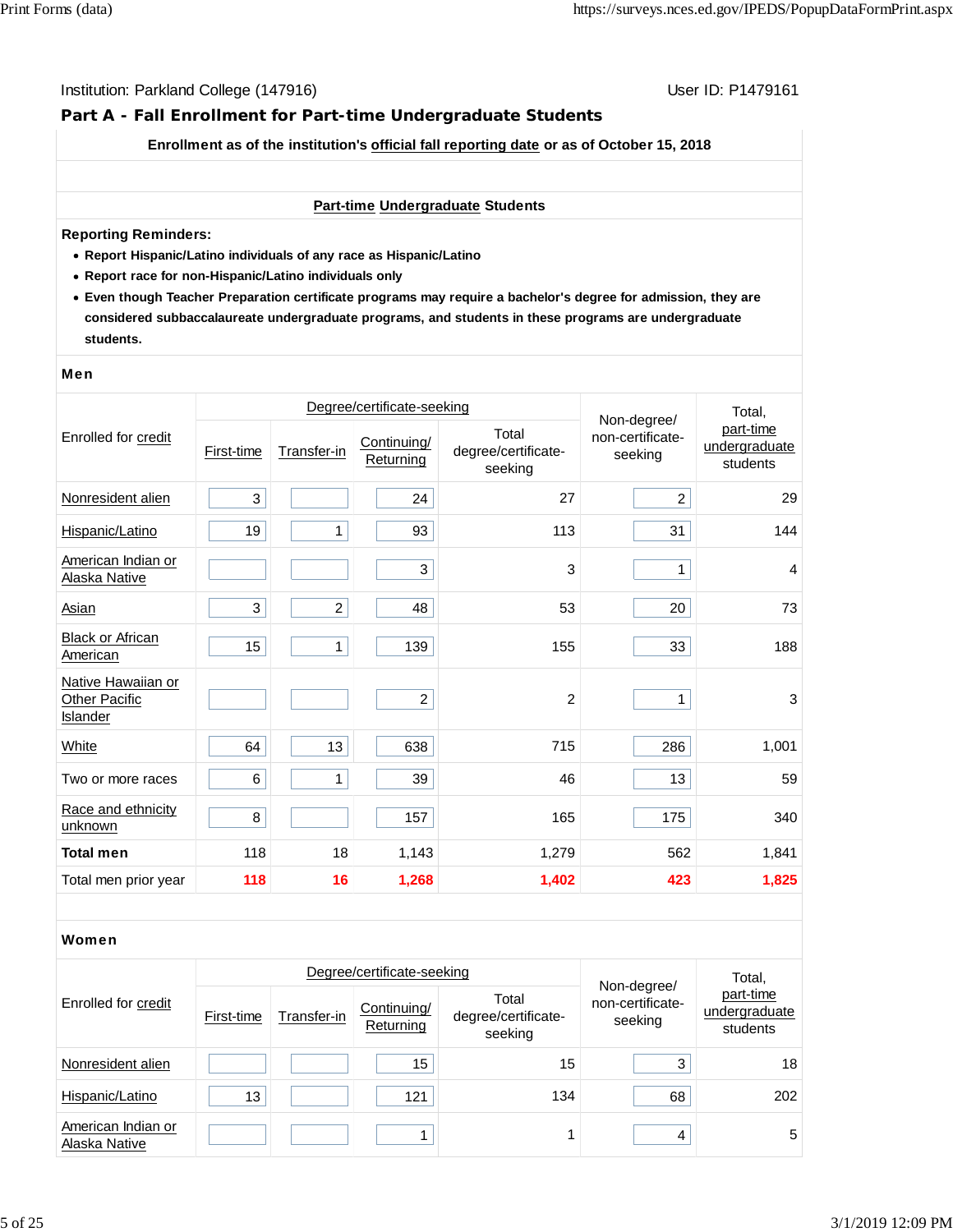| Asian                                           | 1              |                           | 81             | 82             | 38    | 120            |
|-------------------------------------------------|----------------|---------------------------|----------------|----------------|-------|----------------|
| <b>Black or African</b><br>American             | 21             | $\ensuremath{\mathsf{3}}$ | 192            | 216            | 89    | 305            |
| Native Hawaiian or<br>Other Pacific<br>Islander |                |                           | $\overline{c}$ | $\overline{c}$ |       | $\overline{c}$ |
| White                                           | 31             | 18                        | 751            | 800            | 541   | 1,341          |
| Two or more races                               | 4              |                           | 42             | 46             | 30    | 76             |
| Race and ethnicity<br>unknown                   | $\overline{7}$ | 3                         | 96             | 106            | 184   | 290            |
| <b>Total women</b>                              | 77             | 24                        | 1,301          | 1,402          | 957   | 2,359          |
| Total women prior<br>year                       | 85             | 42                        | 1,440          | 1,567          | 853   | 2,420          |
|                                                 |                |                           |                |                |       |                |
| <b>Grand total</b><br>(men+women)               | 195            | 42                        | 2,444          | 2,681          | 1,519 | 4,200          |
| Grand total<br>(men+women) prior<br>year        | 203            | 58                        | 2,708          | 2,969          | 1,276 | 4,245          |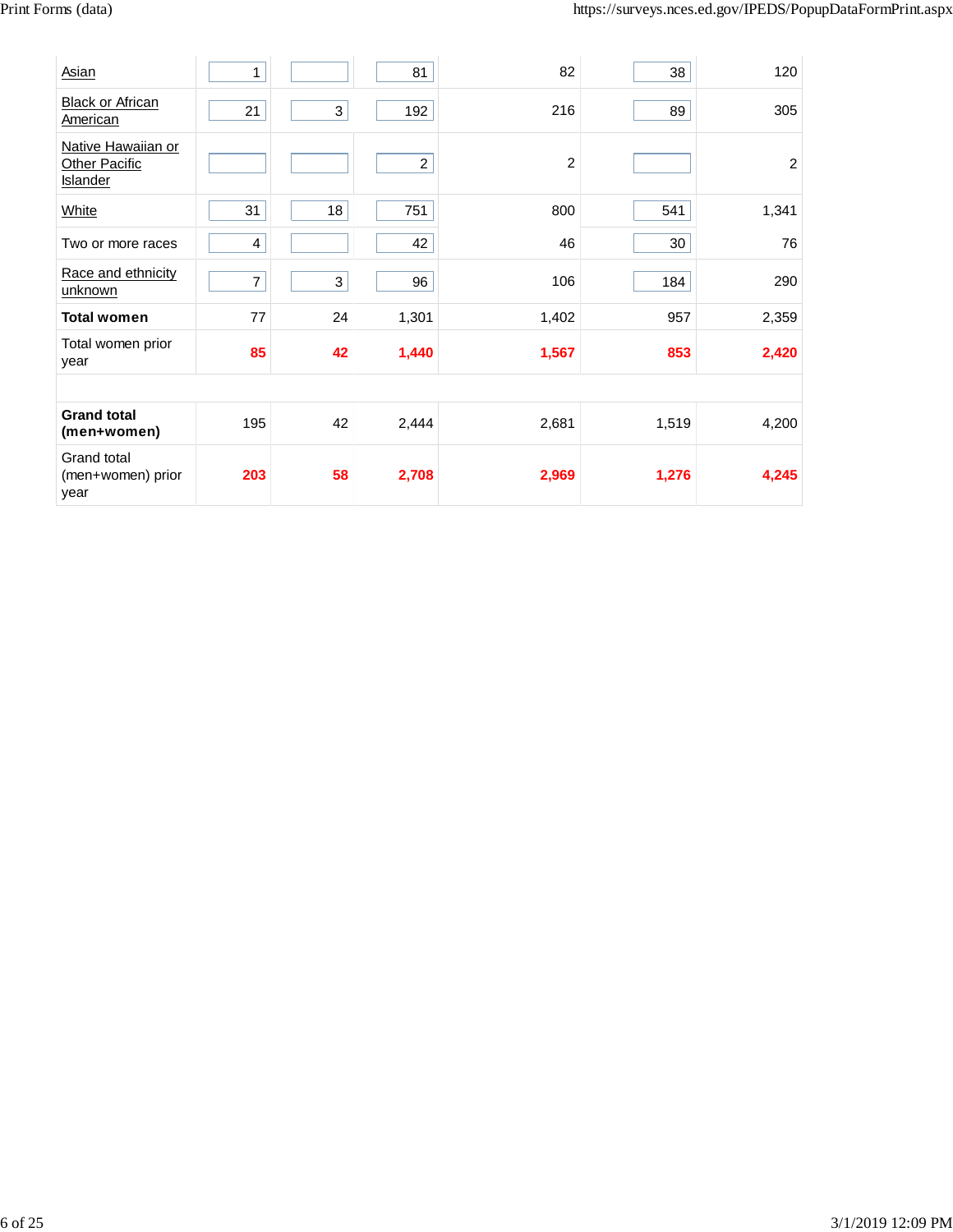# **Part A - Fall Enrollment by Distance Education Status**

# **Undergraduate Students** Degree/certificateseeking Non-degree/non-certificateseeking **Enrolled** *exclusively* **in distance education courses** 777 159 **Enrolled in** *at least one* **but not all distance** education courses **1,683** 267 **267** And enrolled **in any distance education courses** 1,328 **Total** (from prior part A screens) 6,320 5,320 1,754

**Enrollment as of the institution's official fall reporting date or as of October 15, 2018**

 **You may use the space below to** provide context **for the data you've reported above. These context notes may be posted on the College Navigator website, and should be written to be understood by students and parents.**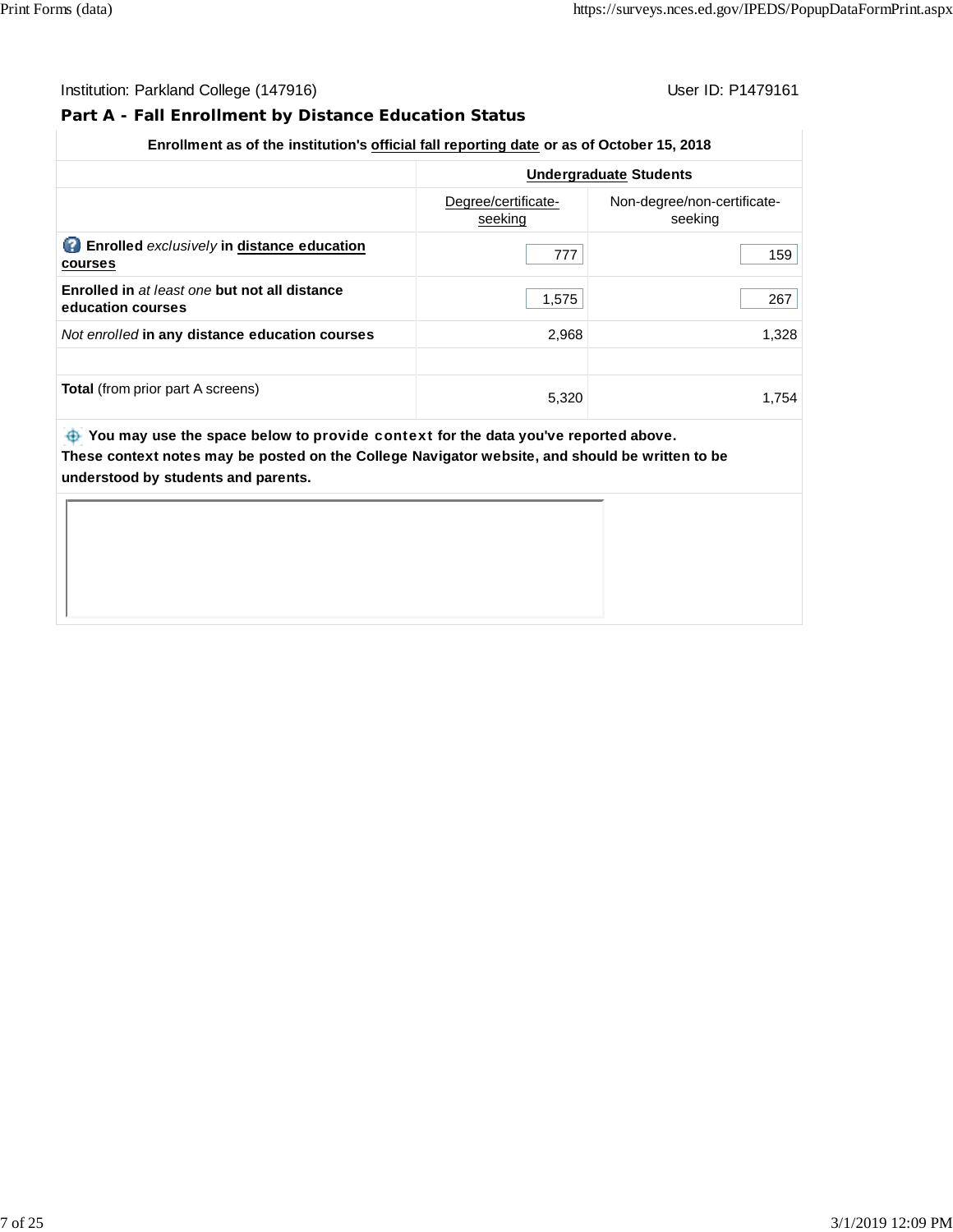# **Part A - Fall Enrollment by Distance Education Status**

|                                                                                                      |     | <b>Undergraduate Students</b>  |                                        |
|------------------------------------------------------------------------------------------------------|-----|--------------------------------|----------------------------------------|
| Of those students exclusively enrolled in distance education<br>courses, report the number that are: |     | Degree/certificate-<br>seeking | Non-degree/non-<br>certificate-seeking |
| Located in                                                                                           | IL  | 741                            | 158                                    |
| Located in the U.S. but not in                                                                       | IL  | 21                             |                                        |
| Located in the U.S. but state/jurisdiction unknown                                                   | 0   |                                |                                        |
| Located outside the U.S.                                                                             | 15  |                                |                                        |
| Location unknown/unreported                                                                          | 0   | $\Omega$                       |                                        |
| Total students exclusively enrolled in distance education (from<br>section above)                    | 777 | 159                            |                                        |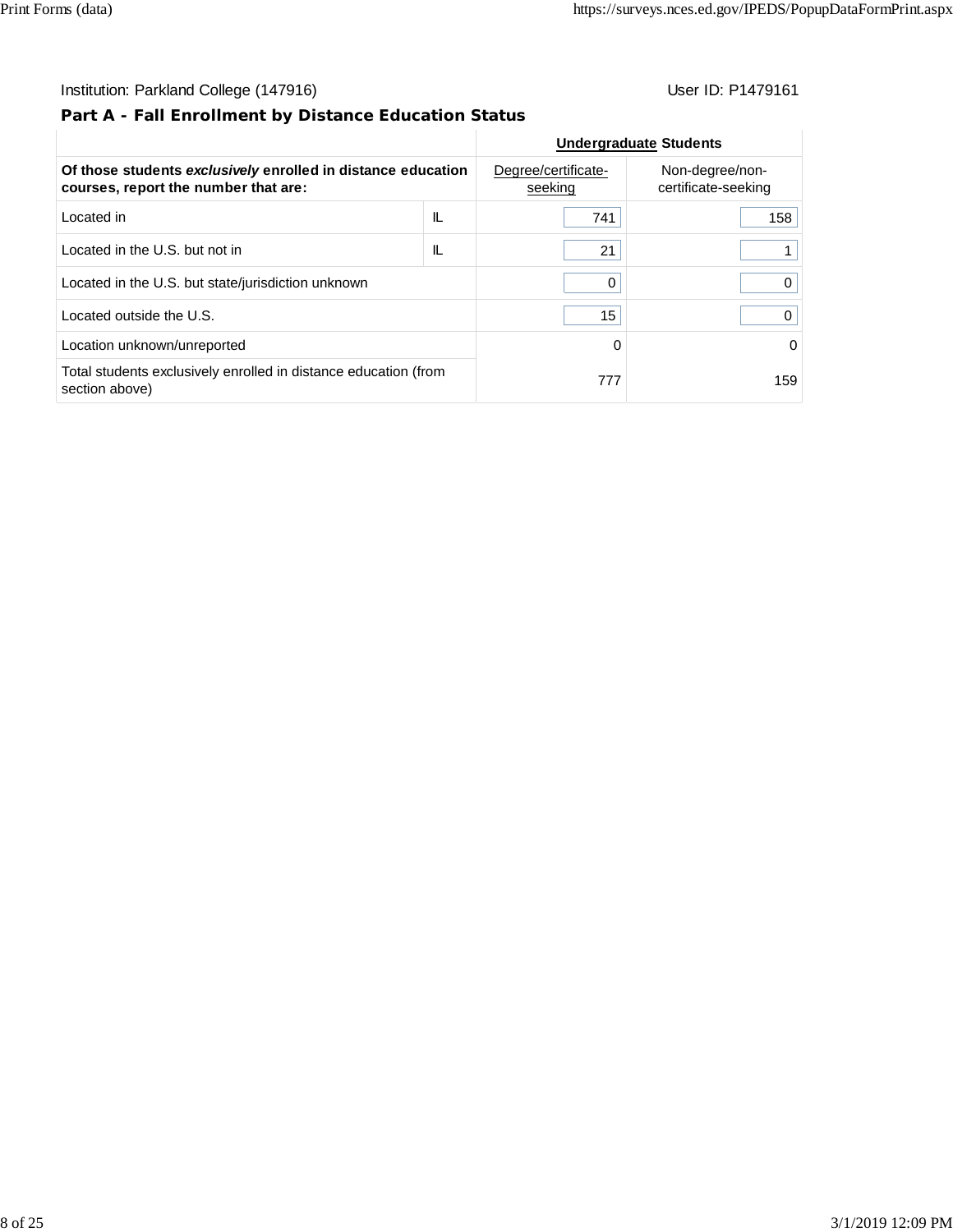# Institution: Parkland College (147916) Note that the User ID: P1479161

# **Part A - Fall Enrollment Summary**

# Fall Enrollment Summary

| Men                                       |                             |                             |                              |  |  |
|-------------------------------------------|-----------------------------|-----------------------------|------------------------------|--|--|
| Students enrolled for credit              | Total full-time<br>students | Total part-time<br>students | Grand total,<br>all students |  |  |
| Nonresident alien                         | 89                          | 29                          | 118                          |  |  |
| Hispanic/Latino                           | 127                         | 144                         | 271                          |  |  |
| American Indian or Alaska Native          | $\overline{2}$              | 4                           | 6                            |  |  |
| Asian                                     | 55                          | 73                          | 128                          |  |  |
| <b>Black or African American</b>          | 160                         | 188                         | 348                          |  |  |
| Native Hawaiian or Other Pacific Islander | 0                           | 3                           | 3                            |  |  |
| White                                     | 841                         | 1,001                       | 1,842                        |  |  |
| Two or more races                         | 60                          | 59                          | 119                          |  |  |
| Race and ethnicity unknown                | 76                          | 340                         | 416                          |  |  |
| <b>Total men</b>                          | 1,410                       | 1,841                       | 3,251                        |  |  |

#### Women

| Students enrolled for credit              | Total full-time<br>students | Total part-time<br>students | Grand total,<br>all students |
|-------------------------------------------|-----------------------------|-----------------------------|------------------------------|
| Nonresident alien                         | 47                          | 18                          | 65                           |
| Hispanic/Latino                           | 161                         | 202                         | 363                          |
| American Indian or Alaska Native          | 1                           | 5                           | 6                            |
| Asian                                     | 51                          | 120                         | 171                          |
| <b>Black or African American</b>          | 207                         | 305                         | 512                          |
| Native Hawaiian or Other Pacific Islander | 3                           | 2                           | 5                            |
| White                                     | 820                         | 1,341                       | 2,161                        |
| Two or more races                         | 69                          | 76                          | 145                          |
| Race and ethnicity unknown                | 105                         | 290                         | 395                          |
| <b>Total women</b>                        | 1,464                       | 2,359                       | 3,823                        |
|                                           |                             |                             |                              |
| <b>Grand Total (men+women)</b>            | 2,874                       | 4,200                       | 7,074                        |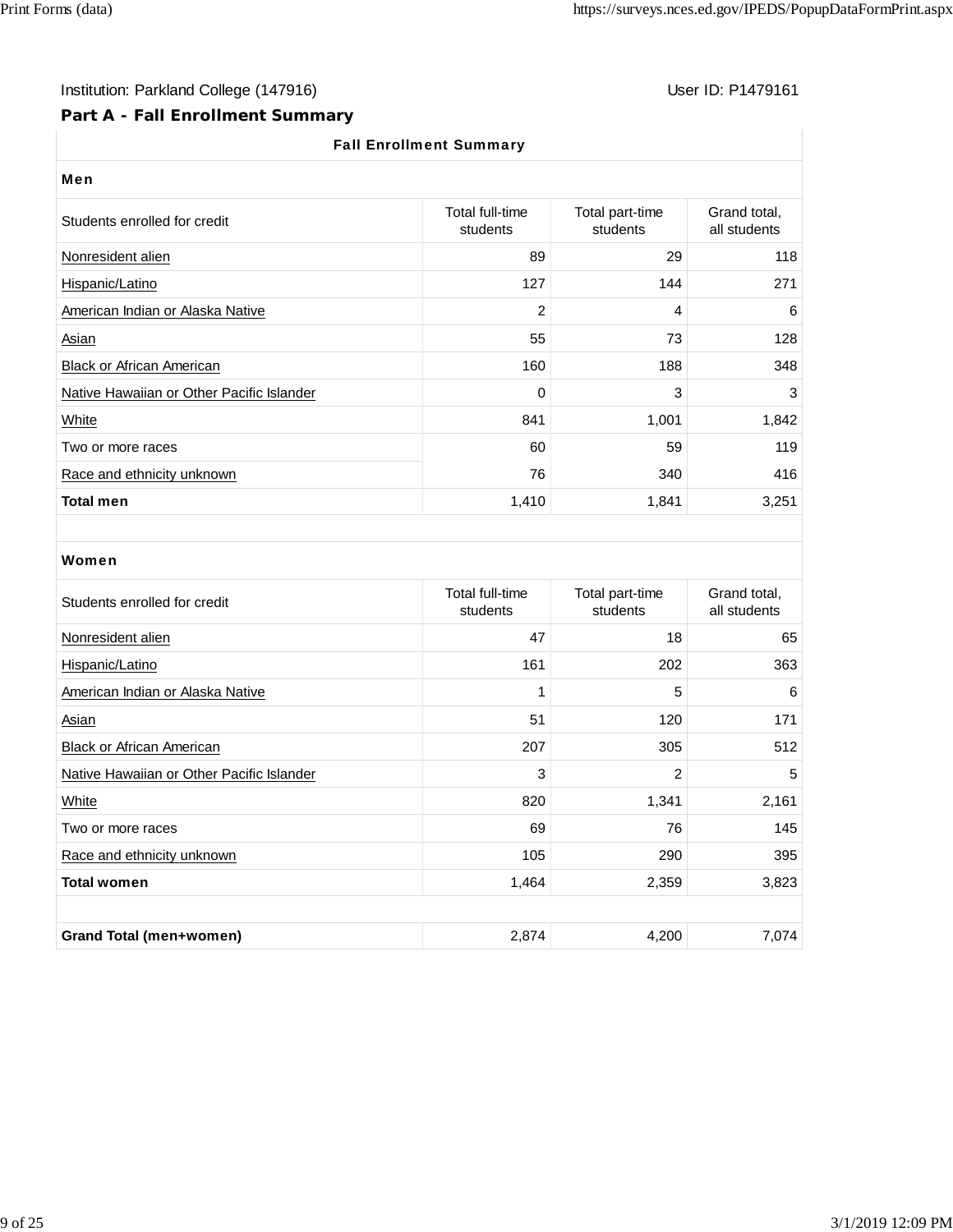| Institution: Parkland College (147916) | User ID: P1479161 |
|----------------------------------------|-------------------|
|----------------------------------------|-------------------|

# **Part B - Fall Enrollment by Age and Gender for Full-time Undergraduate Students**

| Enrollment as of the institution's official fall reporting date or as of October 15, 2018 |                                         |                |  |
|-------------------------------------------------------------------------------------------|-----------------------------------------|----------------|--|
| Age                                                                                       | <b>Full-time Undergraduate Students</b> |                |  |
|                                                                                           | Men                                     | Women          |  |
| Under 18                                                                                  | 15                                      | 21             |  |
| 18-19                                                                                     | 701                                     | 675            |  |
| $20 - 21$                                                                                 | 331                                     | 349            |  |
| $22 - 24$                                                                                 | 146                                     | 145            |  |
| 25-29                                                                                     | 127                                     | 114            |  |
| 30-34                                                                                     | 44                                      | 80             |  |
| 35-39                                                                                     | 21                                      | 25             |  |
| 40-49                                                                                     | 16                                      | 38             |  |
| 50-64                                                                                     | 8                                       | 15             |  |
| 65 and over                                                                               | $\mathbf{1}$                            | $\overline{c}$ |  |
| Age unknown/unreported                                                                    | $\mathbf 0$                             | $\mathbf 0$    |  |
| Total full-time undergraduate students (from part A)                                      | 1,410                                   | 1,464          |  |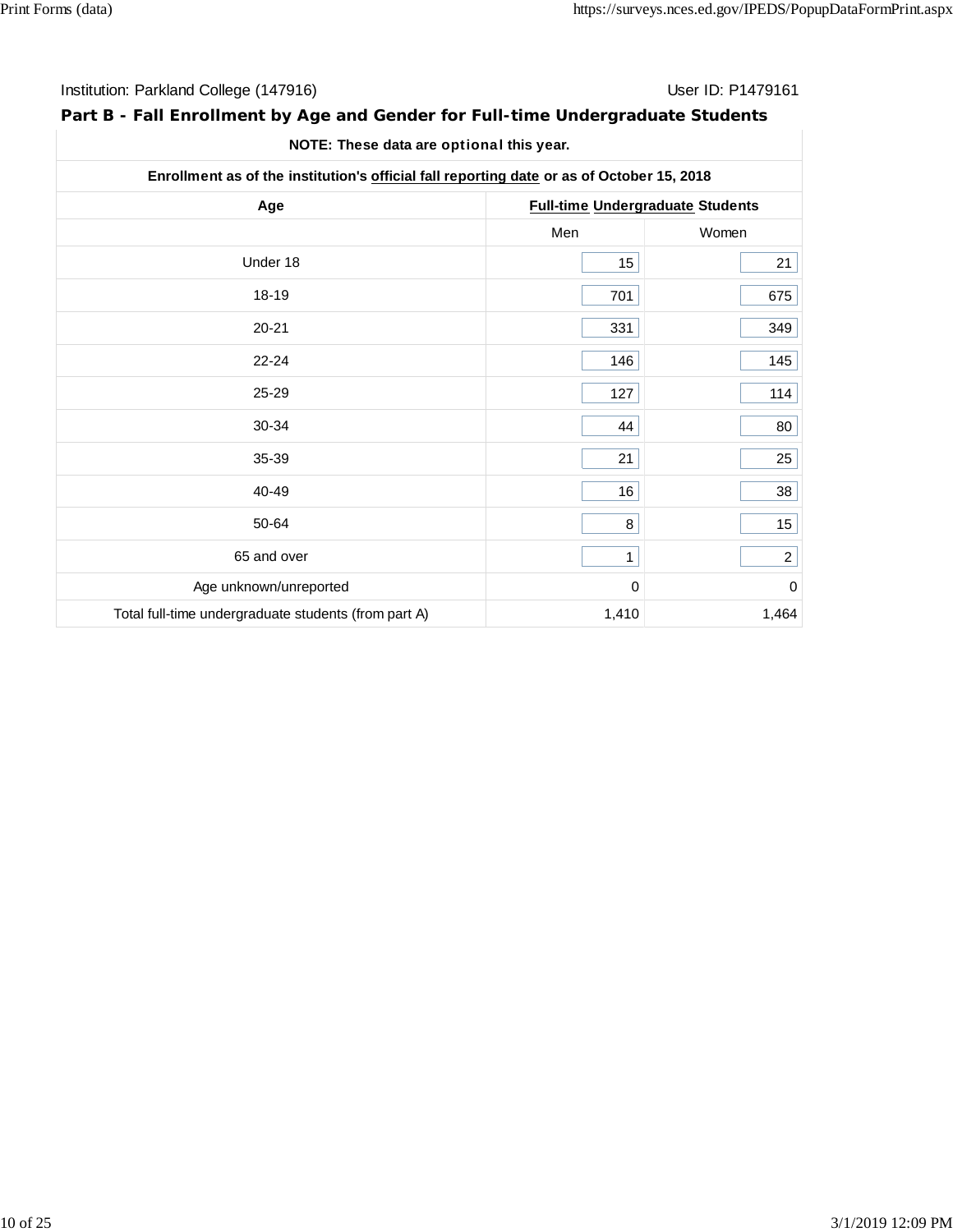| Institution: Parkland College (147916) | User ID: P1479161 |
|----------------------------------------|-------------------|
|----------------------------------------|-------------------|

# **Part B - Fall Enrollment by Age and Gender for Part-time Undergraduate Students**

| Enrollment as of the institution's official fall reporting date or as of October 15, 2018 |                                  |       |  |
|-------------------------------------------------------------------------------------------|----------------------------------|-------|--|
| Age                                                                                       | Part-time Undergraduate Students |       |  |
|                                                                                           | Men                              | Women |  |
| Under 18                                                                                  | 492                              | 511   |  |
| 18-19                                                                                     | 306                              | 310   |  |
| $20 - 21$                                                                                 | 309                              | 390   |  |
| $22 - 24$                                                                                 | 226                              | 300   |  |
| 25-29                                                                                     | 167                              | 305   |  |
| 30-34                                                                                     | 93                               | 177   |  |
| 35-39                                                                                     | 96                               | 118   |  |
| 40-49                                                                                     | 91                               | 131   |  |
| 50-64                                                                                     | 42                               | 88    |  |
| 65 and over                                                                               | 19                               | 29    |  |
| Age unknown/unreported                                                                    | 0                                | 0     |  |
| Total part-time undergraduate students (from part A)                                      | 1,841                            | 2,359 |  |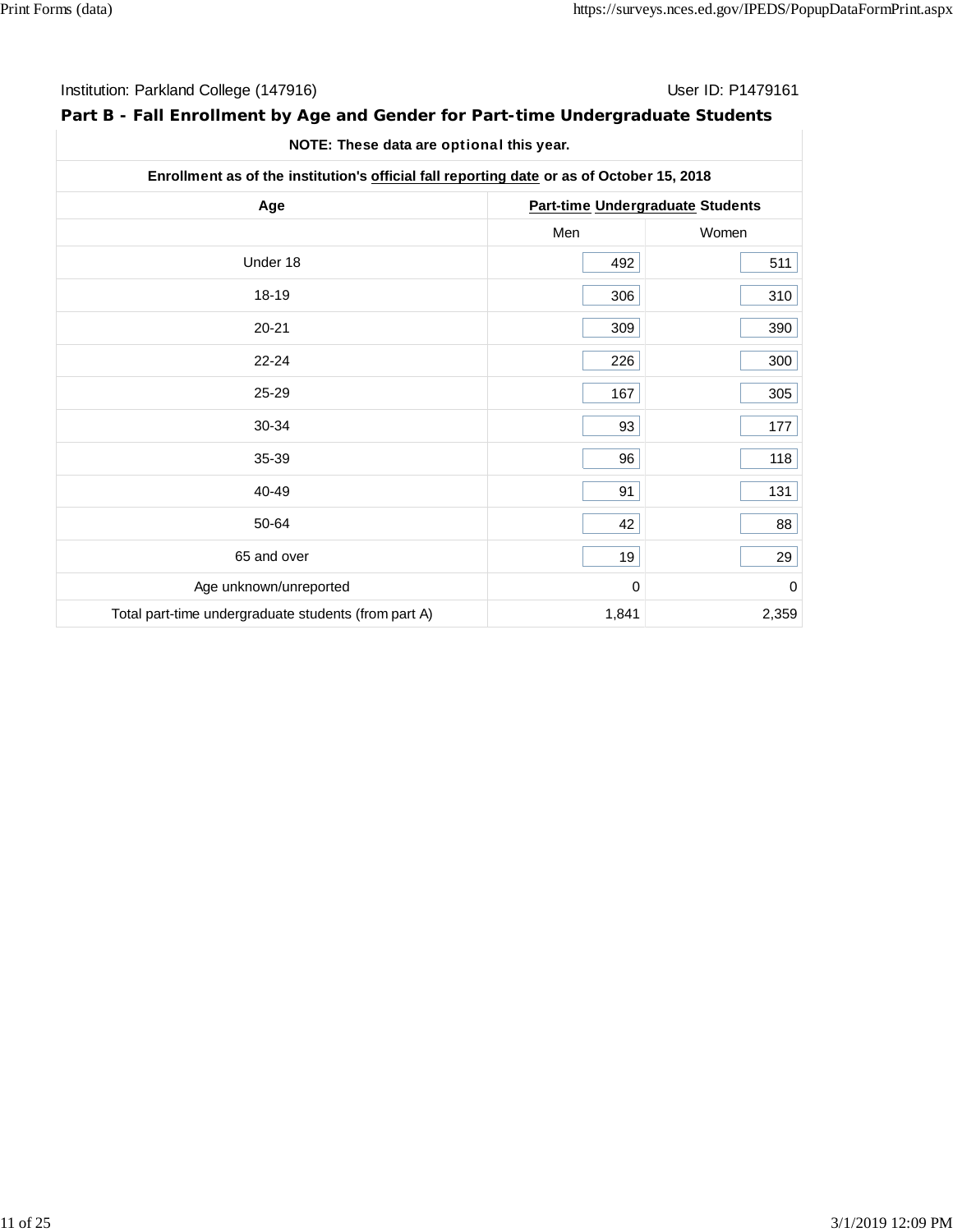O ⊚

User ID: P1479161

#### **Part C - Screening Question**

**Did any of your first-time degree/certificate-seeking undergraduate students (reported in Part A) enroll within 12 months of graduating high school or receiving their GED?**

No, we do not have any first-time students who enrolled within 12 months of their high school graduation.

Yes, we have first-time students who enrolled within 12 months of their high school graduation.

**You may use the space below to** provide context **for the data you've reported above.**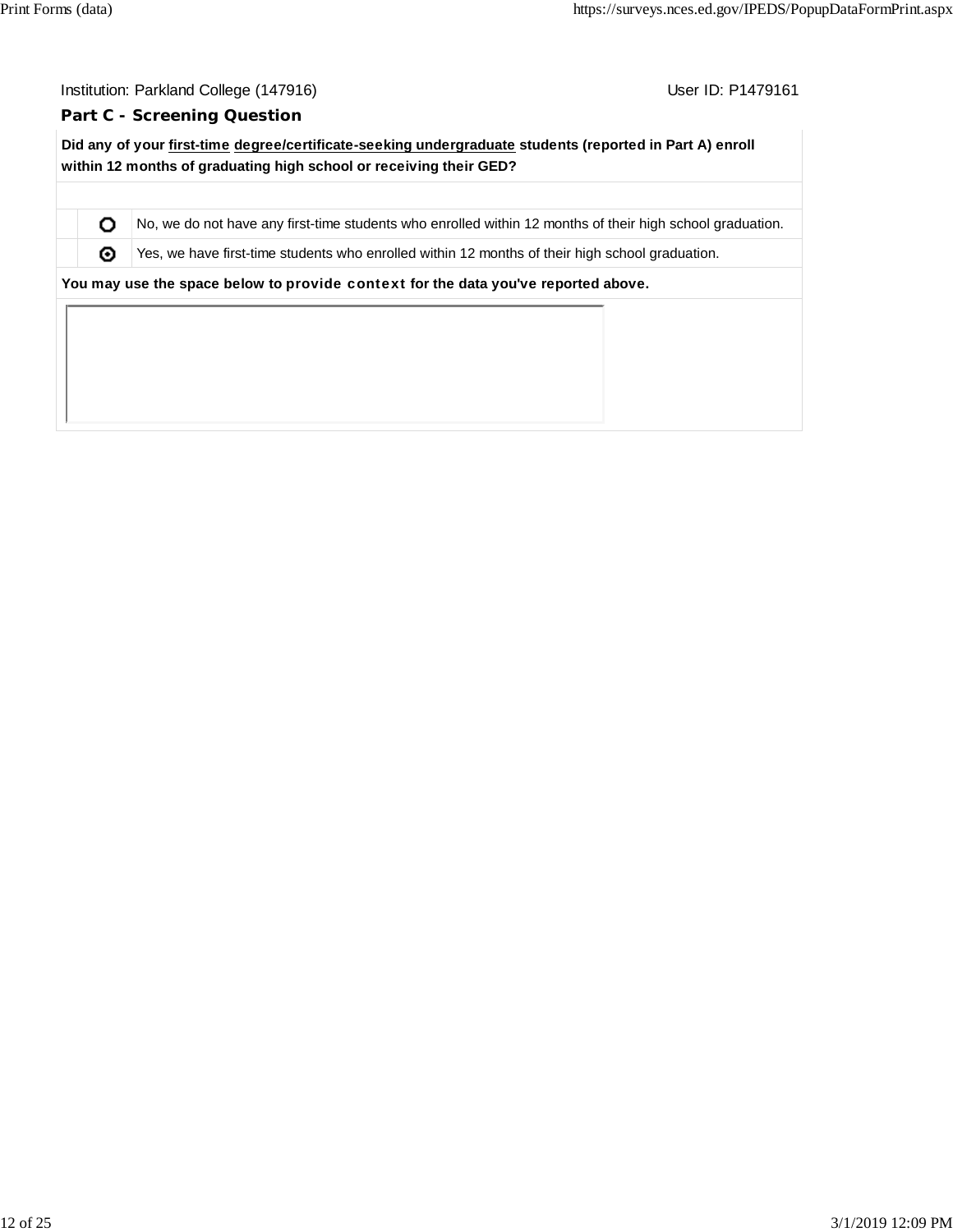# Institution: Parkland College (147916) **Institution: Parkland College (1479161**

# **Part C - Residence of First-time Undergraduates**

# **Enrollment as of the institution's official fall reporting date or as of October 15, 2018**

|                                                       |           | Enter at least one zero, where applicable, to verify that the screen has not been skipped. |                                                                                                                               |
|-------------------------------------------------------|-----------|--------------------------------------------------------------------------------------------|-------------------------------------------------------------------------------------------------------------------------------|
| State of residence when student<br>was first admitted | FIPS Code | Total first-time<br>degree/certificate-seeking<br>undergraduates<br>(1)                    | Of students in column 1, those<br>who enrolled within 12 months<br>of high school graduation<br>or receiving their GED<br>(2) |
| Alabama                                               | 01        |                                                                                            |                                                                                                                               |
| Alaska                                                | 02        |                                                                                            |                                                                                                                               |
| Arizona                                               | 04        |                                                                                            |                                                                                                                               |
| Arkansas                                              | 05        |                                                                                            |                                                                                                                               |
| California                                            | 06        |                                                                                            |                                                                                                                               |
| Colorado                                              | 08        |                                                                                            |                                                                                                                               |
| Connecticut                                           | 09        |                                                                                            |                                                                                                                               |
| Delaware                                              | 10        |                                                                                            |                                                                                                                               |
| District of Columbia                                  | 11        | $\mathbf{1}$                                                                               | $\mathbf{1}$                                                                                                                  |
| Florida                                               | 12        |                                                                                            |                                                                                                                               |
| Georgia                                               | 13        | $\overline{c}$                                                                             | $\mathbf{1}$                                                                                                                  |
| Hawaii                                                | 15        |                                                                                            |                                                                                                                               |
| Idaho                                                 | 16        |                                                                                            |                                                                                                                               |
| Illinois                                              | 17        | 852                                                                                        | 600                                                                                                                           |
| Indiana                                               | 18        | 11                                                                                         | 8 <sup>1</sup>                                                                                                                |
| lowa                                                  | 19        | $\overline{a}$                                                                             | $2\vert$                                                                                                                      |
| Kansas                                                | 20        |                                                                                            |                                                                                                                               |
| Kentucky                                              | 21        | $2\vert$                                                                                   | 2                                                                                                                             |
| Louisiana                                             | 22        | $\mathbf{1}$                                                                               |                                                                                                                               |
| Maine                                                 | 23        |                                                                                            |                                                                                                                               |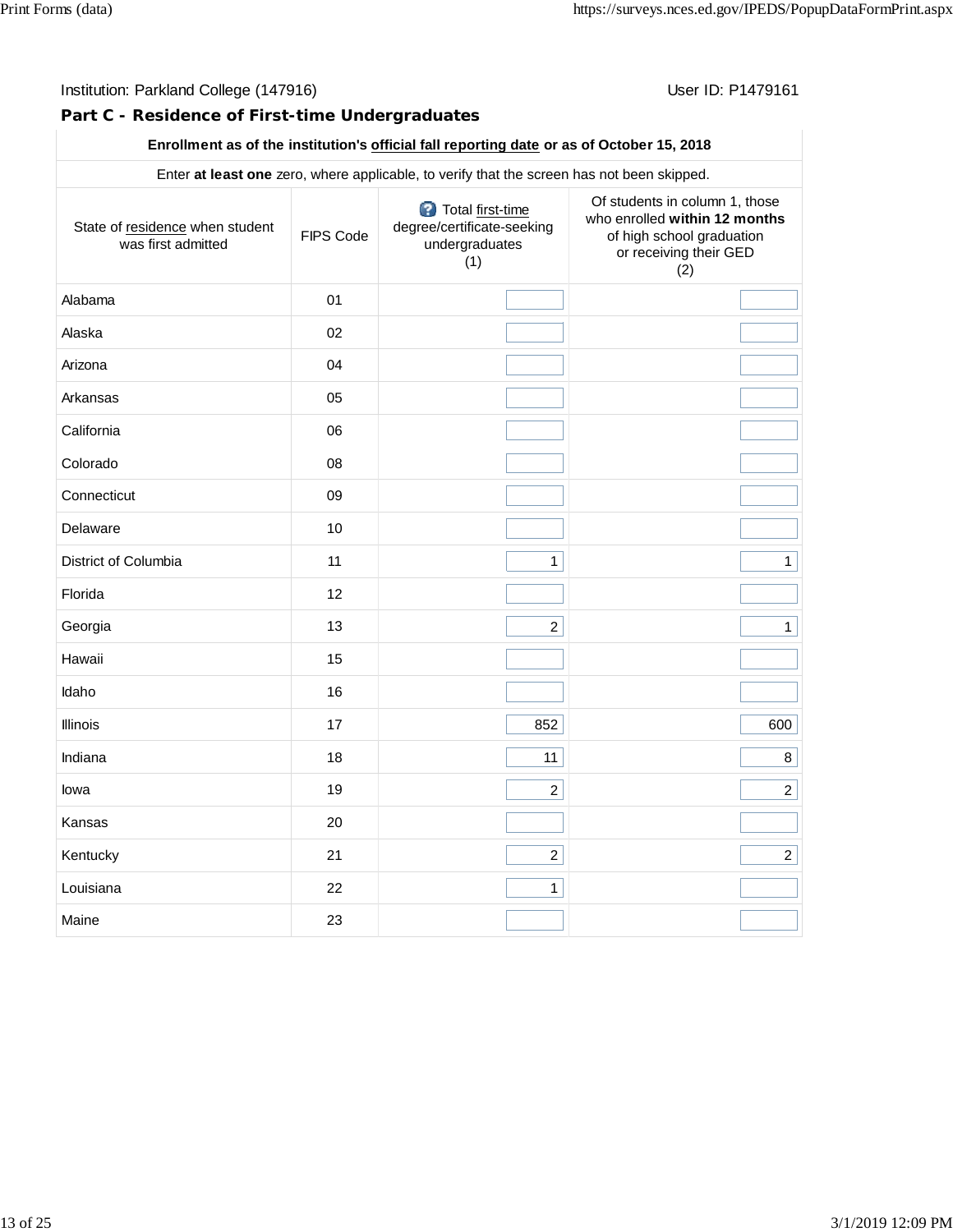# Institution: Parkland College (147916) **Institution: Parkland College (1479161**

# **Part C - Residence of First-time Undergraduates**

# **Enrollment as of the institution's official fall reporting date or as of October 15, 2018**

|                                                       |           | Enter at least one zero, where applicable, to verify that the screen has not been skipped. |                                                                                                                               |
|-------------------------------------------------------|-----------|--------------------------------------------------------------------------------------------|-------------------------------------------------------------------------------------------------------------------------------|
| State of residence when student<br>was first admitted | FIPS Code | Total first-time<br>degree/certificate-seeking<br>undergraduates<br>(1)                    | Of students in column 1, those<br>who enrolled within 12 months<br>of high school graduation<br>or receiving their GED<br>(2) |
| Maryland                                              | 24        |                                                                                            |                                                                                                                               |
| Massachusetts                                         | 25        |                                                                                            |                                                                                                                               |
| Michigan                                              | 26        | $\mathbf{1}$                                                                               | $\mathbf{1}$                                                                                                                  |
| Minnesota                                             | 27        |                                                                                            |                                                                                                                               |
| Mississippi                                           | 28        |                                                                                            |                                                                                                                               |
| Missouri                                              | 29        | $\mathbf{1}$                                                                               | $\mathbf{1}$                                                                                                                  |
| Montana                                               | 30        |                                                                                            |                                                                                                                               |
| Nebraska                                              | 31        |                                                                                            |                                                                                                                               |
| Nevada                                                | 32        |                                                                                            |                                                                                                                               |
| New Hampshire                                         | 33        |                                                                                            |                                                                                                                               |
| New Jersey                                            | 34        |                                                                                            |                                                                                                                               |
| New Mexico                                            | 35        |                                                                                            |                                                                                                                               |
| New York                                              | 36        |                                                                                            |                                                                                                                               |
| North Carolina                                        | 37        |                                                                                            |                                                                                                                               |
| North Dakota                                          | 38        |                                                                                            |                                                                                                                               |
| Ohio                                                  | 39        |                                                                                            |                                                                                                                               |
| Oklahoma                                              | 40        |                                                                                            |                                                                                                                               |
| Oregon                                                | 41        |                                                                                            |                                                                                                                               |
| Pennsylvania                                          | 42        |                                                                                            |                                                                                                                               |
| Rhode Island                                          | 44        |                                                                                            |                                                                                                                               |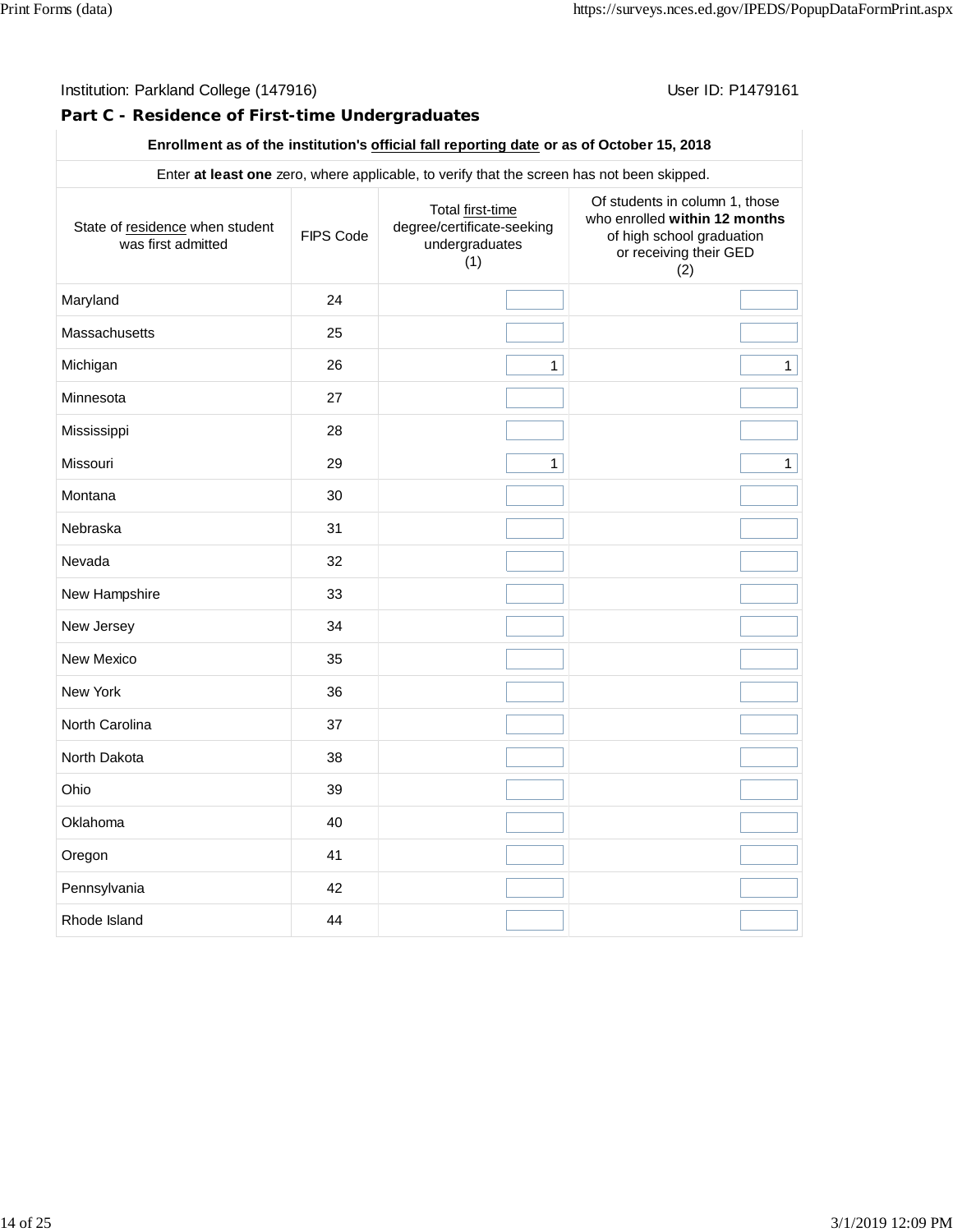# **Part C - Residence of First-time Undergraduates**

# **Enrollment as of the institution's official fall reporting date or as of October 15, 2018**

|                                                                             |                     | Total first-time                                        | Of students in column 1, those                                                              |  |  |
|-----------------------------------------------------------------------------|---------------------|---------------------------------------------------------|---------------------------------------------------------------------------------------------|--|--|
| State of residence when student<br>was first admitted                       | <b>FIPS</b><br>Code | degree/certificate-<br>seeking<br>undergraduates<br>(1) | who enrolled within 12 months of<br>high school graduation<br>or receiving their GED<br>(2) |  |  |
| South Carolina                                                              | 45                  |                                                         |                                                                                             |  |  |
| South Dakota                                                                | 46                  |                                                         |                                                                                             |  |  |
| <b>Tennessee</b>                                                            | 47                  | $\mathbf{1}$                                            |                                                                                             |  |  |
| Texas                                                                       | 48                  |                                                         |                                                                                             |  |  |
| Utah                                                                        | 49                  |                                                         |                                                                                             |  |  |
| Vermont                                                                     | 50                  |                                                         |                                                                                             |  |  |
| Virginia                                                                    | 51                  |                                                         |                                                                                             |  |  |
| Washington                                                                  | 53                  |                                                         |                                                                                             |  |  |
| West Virginia                                                               | 54                  |                                                         |                                                                                             |  |  |
| Wisconsin                                                                   | 55                  | $\mathbf{1}$                                            | $\mathbf{1}$                                                                                |  |  |
| Wyoming                                                                     | 56                  |                                                         |                                                                                             |  |  |
| <b>State Unknown</b>                                                        | 57                  |                                                         |                                                                                             |  |  |
| American Samoa                                                              | 60                  |                                                         |                                                                                             |  |  |
| <b>Federated States of Micronesia</b>                                       | 64                  |                                                         |                                                                                             |  |  |
| Guam                                                                        | 66                  |                                                         |                                                                                             |  |  |
| Marshall Islands                                                            | 68                  |                                                         |                                                                                             |  |  |
| Northern Marianas                                                           | 69                  |                                                         |                                                                                             |  |  |
| Palau                                                                       | 70                  |                                                         |                                                                                             |  |  |
| Puerto Rico                                                                 | 72                  |                                                         |                                                                                             |  |  |
| Virgin Islands                                                              | 78                  |                                                         |                                                                                             |  |  |
| <b>Foreign Countries</b>                                                    | 90                  | 26                                                      | 5                                                                                           |  |  |
| Residence unknown/unreported                                                | 98                  | $\mathbf 0$                                             |                                                                                             |  |  |
| Total first-time degree/certificate-seeking<br>undergraduates (from Part A) |                     | 901                                                     | 622                                                                                         |  |  |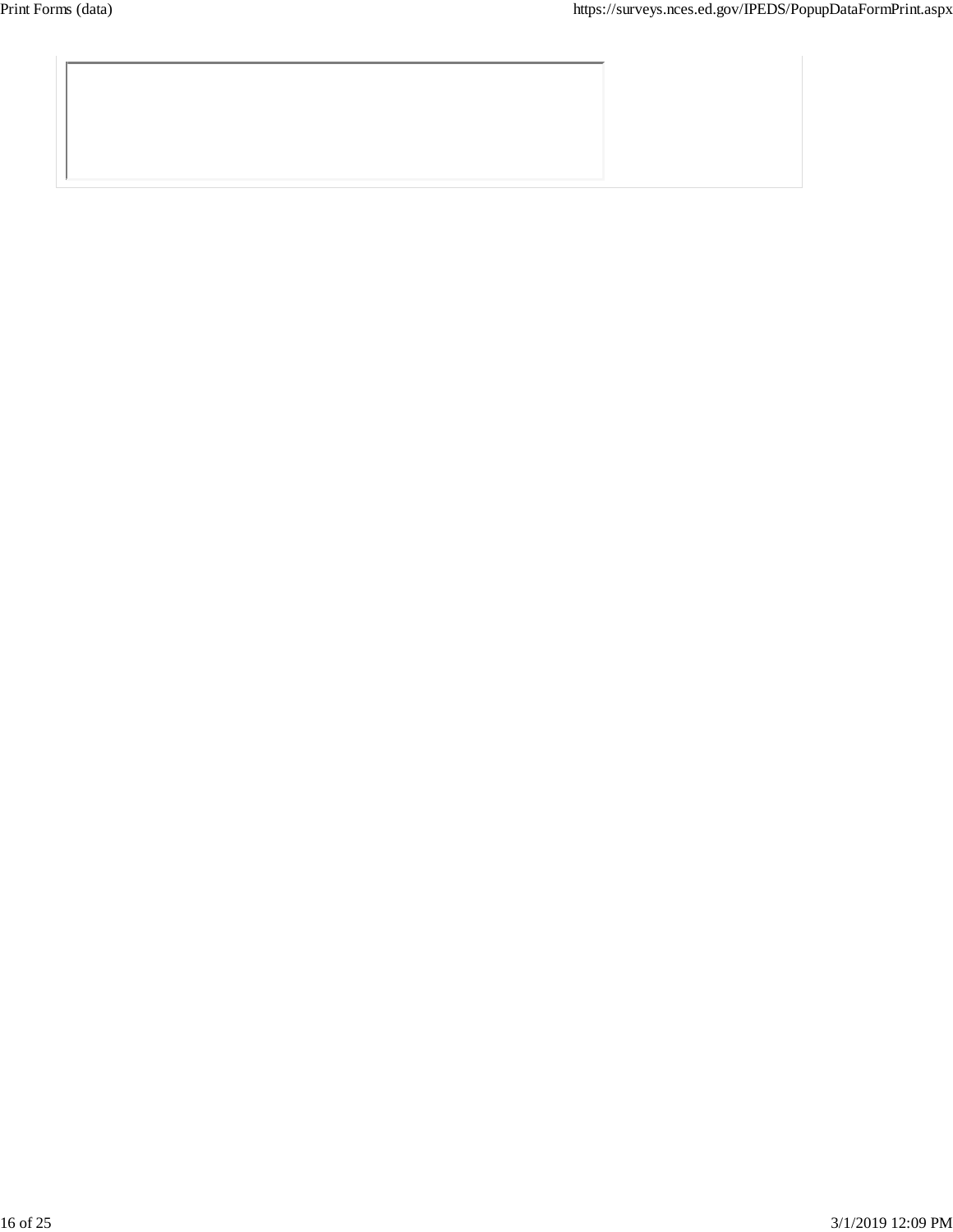# **Part D - Total Undergraduate Entering Class**

|                | <b>Total Undergraduate Entering Class, Fall 2018</b>                                                                                                                                                                                                                 |       |  |  |  |
|----------------|----------------------------------------------------------------------------------------------------------------------------------------------------------------------------------------------------------------------------------------------------------------------|-------|--|--|--|
|                |                                                                                                                                                                                                                                                                      |       |  |  |  |
| D1.            | Total full-time, first-time degree/certificate-seeking undergraduates from Part A (GR cohort)                                                                                                                                                                        | 706   |  |  |  |
| D <sub>2</sub> | Total first-time degree/certificate-seeking undergraduates (full-time + part-time) from Part A                                                                                                                                                                       | 901   |  |  |  |
| D <sub>3</sub> | Total transfer-in degree/certificate-seeking undergraduates (full-time + part-time) from Part A                                                                                                                                                                      | 177   |  |  |  |
| D4 l           | Total non-degree/non-certificate-seeking undergraduates (full-time + part-time) from Part A                                                                                                                                                                          | 1.754 |  |  |  |
| D <sub>5</sub> | Of the total non-degree/non-certificate-seeking undergraduates displayed on line D4, the number that<br>are new to the institution in Fall 2018                                                                                                                      | 1,346 |  |  |  |
|                | Total entering students at the undergraduate level<br>D6   Note: This is calculated as first-time students (line $D2$ ) + students transferring to the institution (line<br>D3) + non-degree/non-certificate-seeking undergraduates entering in Fall 2018 (line D5). | 2.424 |  |  |  |
|                | D7 Percentage of undergraduate entering class represented by your GR cohort (line D1/line D6)                                                                                                                                                                        | 29    |  |  |  |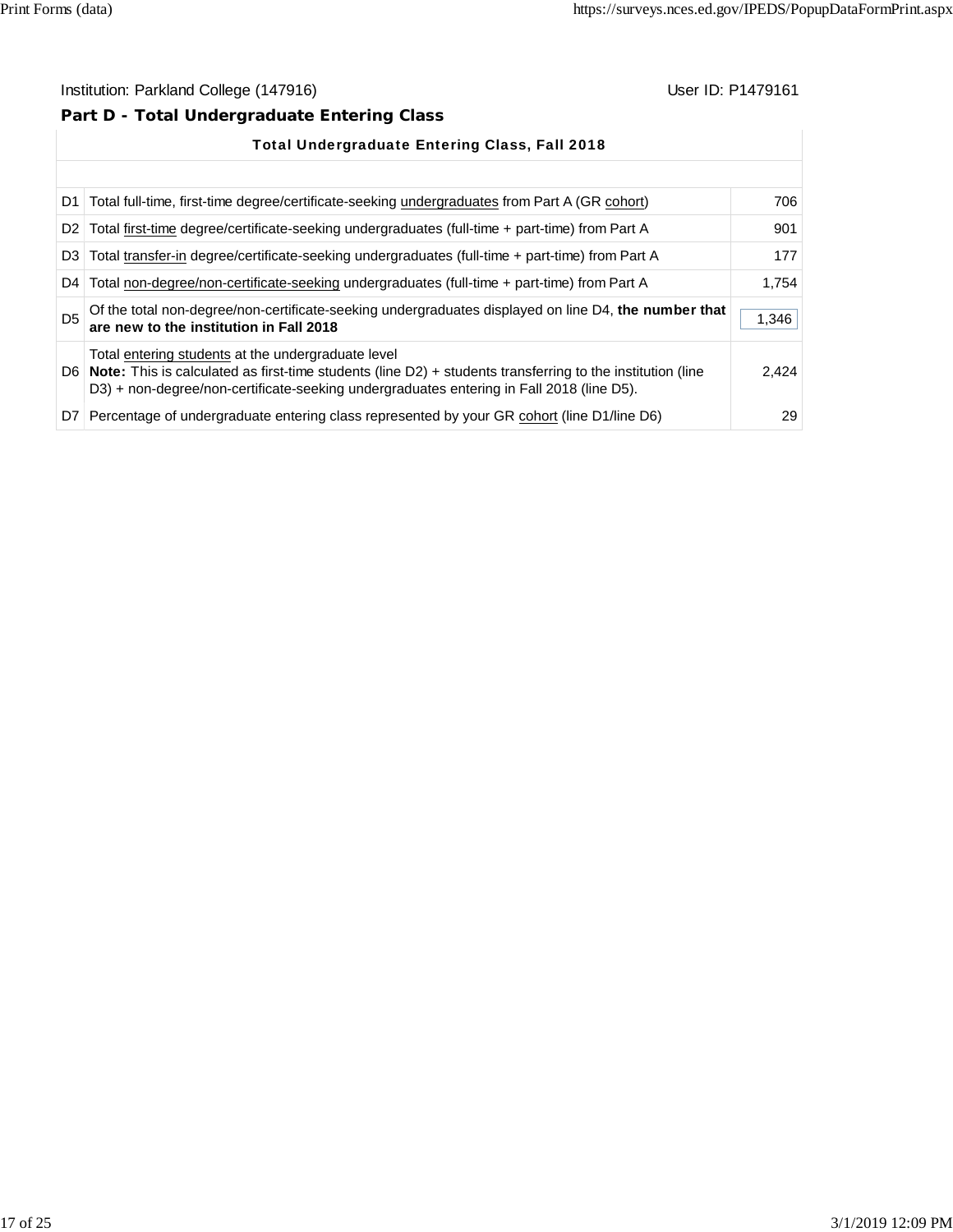# **Part E - First-Time Student Cohort Retention Rates (Full-time)**

#### **Retention Rates**

#### **Full-time, First-time Degree/Certificate-Seeking Cohort from Fall 2017**

The Fall 2017 cohort is preloaded based on data reported in the prior year Fall Enrollment survey component.

Academic reporters report retention data as of the institution's official fall reporting date or as of October 15. Program reporters determine the cohort with enrollment any time between August 1 and October 31, 2017 and retention based on August 1, 2018.

The retention rate is calculated by the system after clicking "Save" on the screen. Exclusions are subtracted from the original cohort and the resulting adjusted cohort is used for calculating the retention rate.

#### **Retention Data Reporting Reminders:**

- **Include only full-time, first-time degree/certificate-seeking students in this cohort.**
- Determine full-time using Fall 2017 attendance status (e.g. if a student was full-time in Fall 2017, report them in the full-time cohort regardless of Fall 2018 status).
- If there are no students to report in the cohort, enter zero. Do not leave the field blank.
- Report in the exclusions box (line E2a) the number of students from the cohort who left the institution for any of the following reasons: died or were totally and permanently disabled; to serve in the armed forces (including those called to active duty); to serve with a foreign aid service of the Federal Government (e.g. Peace Corps); or to serve on official church missions.
- Report in the inclusion box (line E2b) first-time bachelor's-seeking study abroad students who were excluded from the first-time cohort (line E1) but who have re-enrolled at the institution their second year.

|                  |                                                                                                                                          | Preloaded<br>cohort |          |      | Prior year data<br>(Fall 2016 cohort) |      |
|------------------|------------------------------------------------------------------------------------------------------------------------------------------|---------------------|----------|------|---------------------------------------|------|
|                  | <b>FULL-TIME, FIRST-TIME COHORT RETENTION:</b>                                                                                           |                     |          |      |                                       |      |
| E1               | Full-time, first-time Fall 2017 cohort                                                                                                   | 738                 | 738      | Ø    | 666                                   |      |
| E2a              | Exclusions from the Fall 2017 cohort                                                                                                     |                     | 7        |      | 4                                     |      |
| E <sub>2</sub> b | Inclusions to the Fall 2017 cohort                                                                                                       |                     | $\Omega$ |      | $\bf{0}$                              |      |
| E <sub>3</sub>   | <b>Adjusted</b> Fall 2017 cohort (line $E1 - E2a + E2b$ )                                                                                |                     | 731      |      | 662                                   |      |
| E4               | Students from Fall 2017 cohort who are still enrolled<br>+ students from Fall 2017 cohort who completed their<br>program as of Fall 2018 |                     | 468      | Ø    | 411                                   |      |
| E <sub>5</sub>   | Full-time, first-time Fall 2017 cohort retention rate (line<br>$E4$ / line $E3$ )                                                        |                     |          | 64 % | 62                                    | $\%$ |
|                  |                                                                                                                                          |                     |          |      |                                       |      |
|                  |                                                                                                                                          |                     |          |      |                                       |      |

 **You may use the space below to** provide context **for the data you've reported above. These context notes will be posted on the College Navigator website, and should be written to be understood by students and parents.**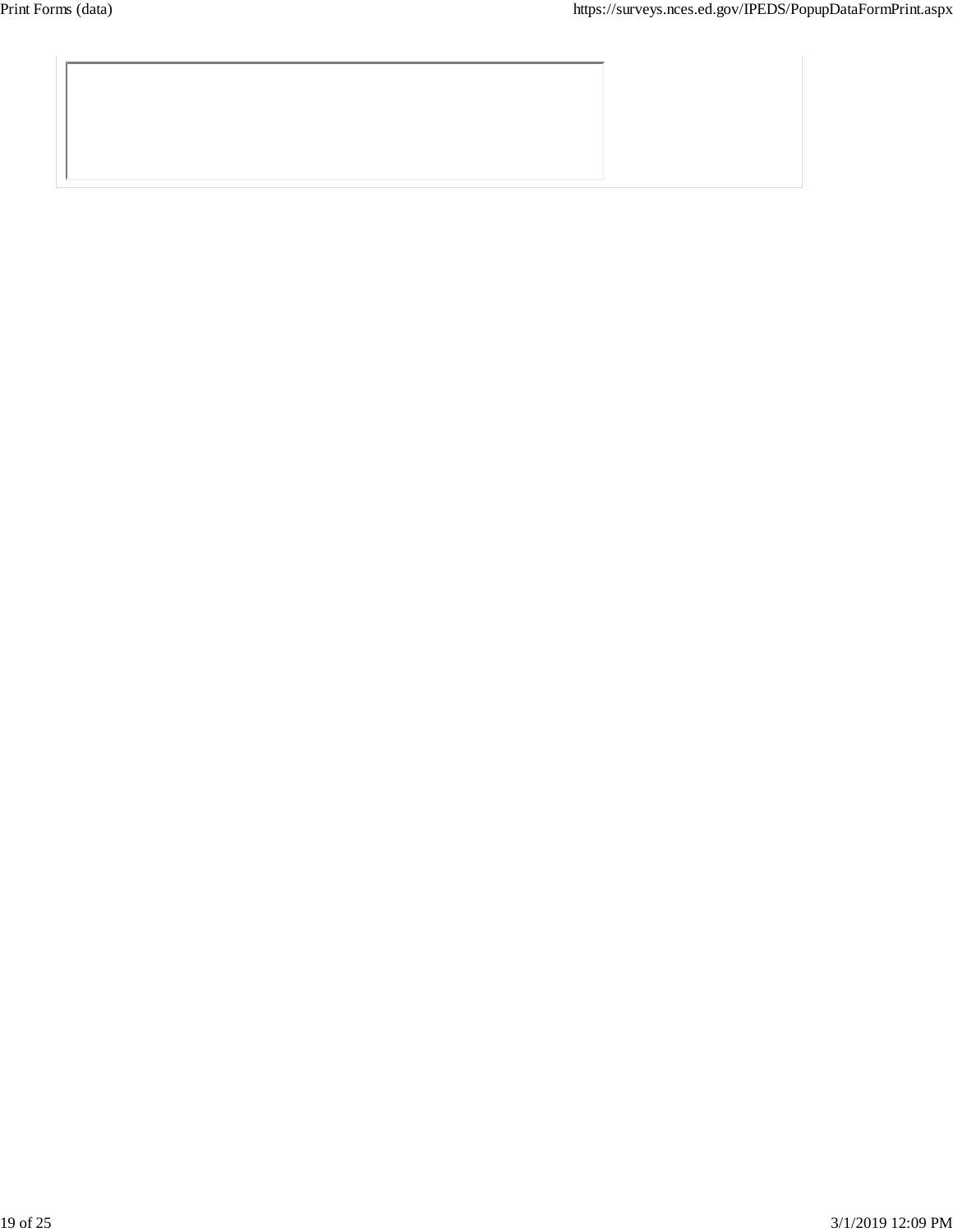# **Part E - First-Time Student Cohort Retention Rates (Part-time)**

#### **Retention Rates**

#### **Part-time, First-time Degree/Certificate-Seeking Cohort from Fall 2017**

The Fall 2017 cohort is preloaded based on data reported in the prior year Fall Enrollment survey component.

Academic reporters report retention data as of the institution's official fall reporting date or as of October 15. Program reporters determine the cohort with enrollment any time between August 1 and October 31, 2017 and retention based on August 1, 2018.

The retention rate is calculated by the system after clicking "Save" on the screen. Exclusions are subtracted from the original cohort and the resulting adjusted cohort is used for calculating the retention rate.

#### **Retention Data Reporting Reminders:**

- Include only **part-time, first-time degree/certificate-seeking** students in this cohort.
- Determine part-time using Fall 2017 attendance status (e.g. if a student was part-time in Fall 2017, report them in the part-time cohort regardless of their Fall 2018 status).
- If there are no students to report in the cohort, enter zero. Do not leave the field blank.
- Report in the exclusions box (line E7a) the number of students from the cohort who left the institution for any of the following reasons: died or were totally and permanently disabled; to serve in the armed forces (including those called to active duty); to serve with a foreign aid service of the Federal Government (e.g. Peace Corps); or to serve on official church missions.
- Report in the inclusion box (line E7b) first-time bachelor's-seeking study abroad students who were excluded from the first-time cohort (line E6) but who have re-enrolled at the institution their second year.

|     |                                                                                                                                                 | Preloaded<br>cohort |          |      | Prior year data<br>(Fall 2016 cohort) |      |
|-----|-------------------------------------------------------------------------------------------------------------------------------------------------|---------------------|----------|------|---------------------------------------|------|
|     | <b>PART-TIME, FIRST-TIME COHORT RETENTION:</b>                                                                                                  |                     |          |      |                                       |      |
| E6  | Part-time, first-time Fall 2017 cohort                                                                                                          | 203                 | 203      | Ø    | 232                                   |      |
| E7a | Exclusions from the Fall 2017 cohort                                                                                                            |                     | 7        |      | 5                                     |      |
| E7b | Inclusions to the Fall 2017 cohort                                                                                                              |                     | $\Omega$ |      | $\bf{0}$                              |      |
| E8  | <b>Adjusted</b> Fall 2017 cohort (line E6 - line E7)                                                                                            |                     | 196      |      | 227                                   |      |
| E9  | Students from Fall 2017 cohort who are still enrolled<br>+ students from Fall 2017 cohort who <b>completed their</b><br>program as of Fall 2018 |                     | 97       | Ø    | 95                                    |      |
| E10 | Part-time, first-time Fall 2017 cohort retention rate<br>(line $E9/$ line $E8$ )                                                                |                     |          | 49 % | 42                                    | $\%$ |
|     |                                                                                                                                                 |                     |          |      |                                       |      |
|     |                                                                                                                                                 |                     |          |      |                                       |      |

 **You may use the space below to** provide context **for the data you've reported above. These context notes will be posted on the College Navigator website, and should be written to be understood by students and parents.**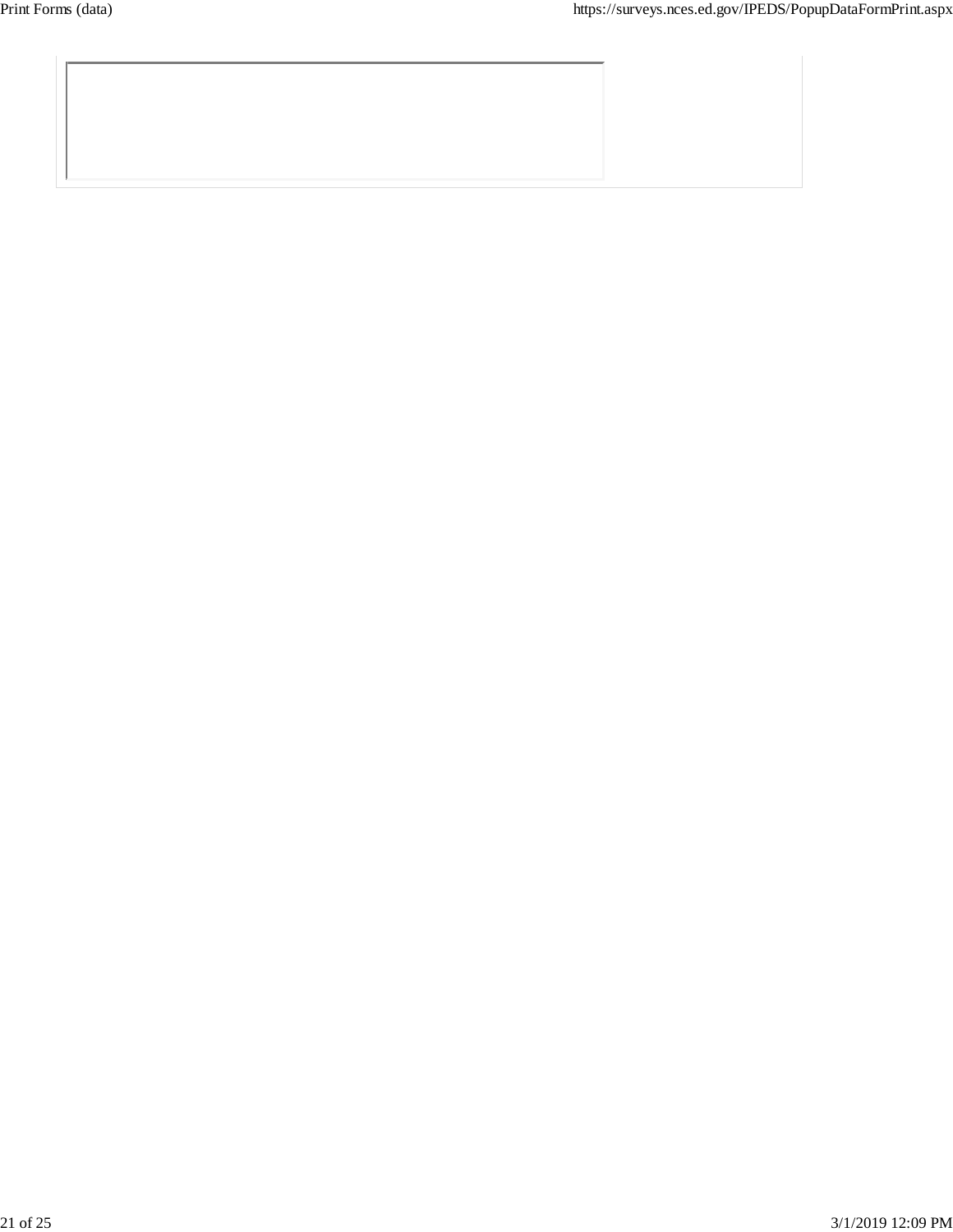#### **Part F - Student-to-Faculty Ratio**

**Please provide your institution's student-to-faculty ratio (i.e., student-to-instructional staff) for undergraduate programs for Fall 2018. The student-to-faculty ratio and any accompanying context that is provided will be displayed on College Navigator.**

**Note: Logic in this item is similar to item I-2 from the Common Data Set data collection.**

Click here to use a worksheet to help you determine the student-to-faculty ratio

| Student-to-faculty ratio            | to |
|-------------------------------------|----|
| Student-to-faculty ratio prior year | to |

 **You may use the space below to** provide context **for the data you've reported above. These context notes will be posted on the College Navigator website, and should be written to be understood by students and parents.**

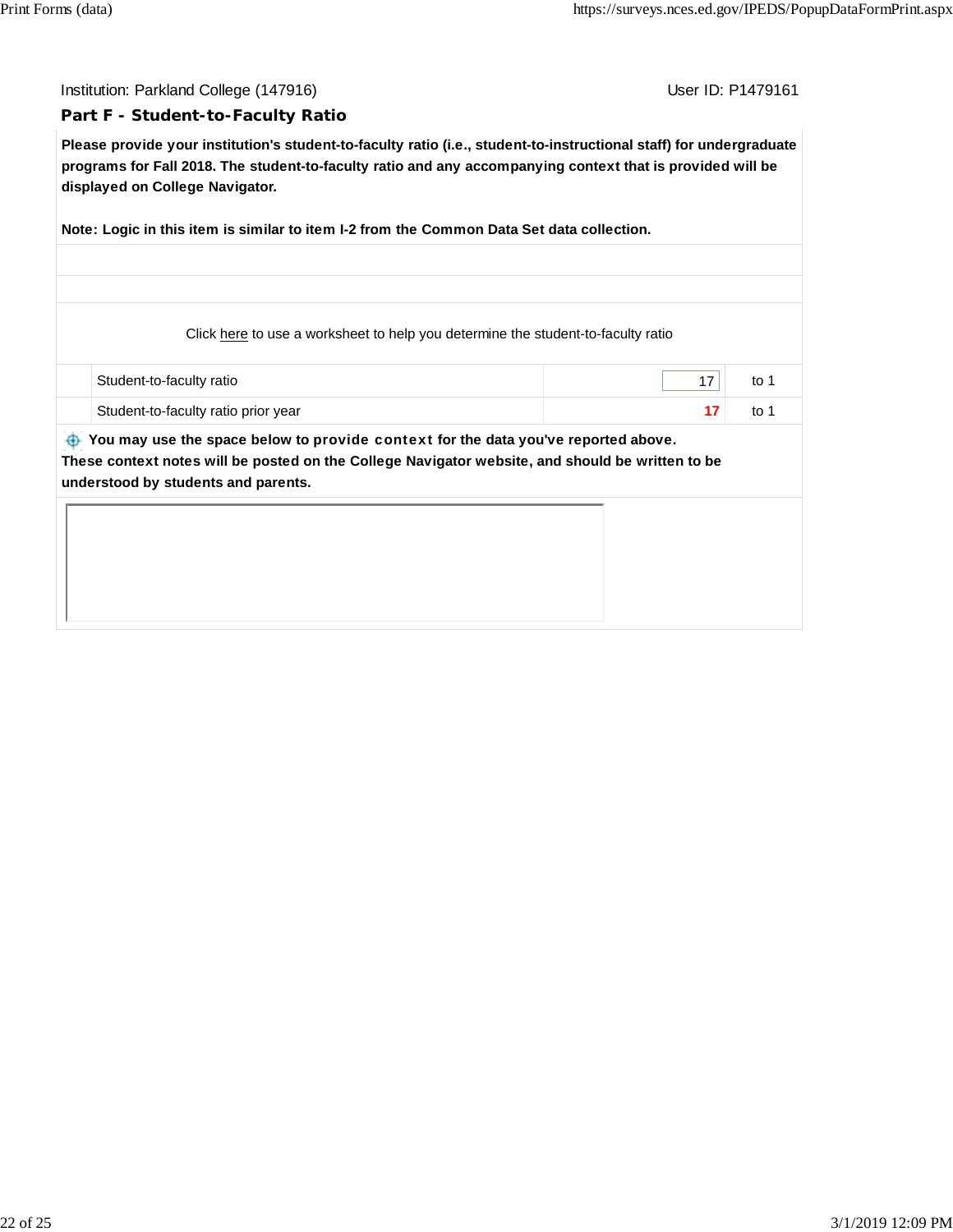| Institution: Parkland College (147916) |  |  |  |
|----------------------------------------|--|--|--|
|----------------------------------------|--|--|--|

User ID: P1479161

#### **Prepared by**

The name of the preparer is being collected so that we can follow up with the appropriate person in the event that there are questions concerning the data. The Keyholder will be copied on all email correspondence to other preparers.

The time it took to prepare this component is being collected so that we can continue to improve our estimate of the reporting burden associated with IPEDS. Please include in your estimate the time it took for you to review instructions, query and search data sources, complete and review the component, and submit the data through the Data Collection System.

Thank you for your assistance.

| This survey component was prepared by: |                        |  |                             |  |                   |  |  |  |
|----------------------------------------|------------------------|--|-----------------------------|--|-------------------|--|--|--|
| ◉                                      | Keyholder              |  | <b>SFA Contact</b>          |  | <b>HR Contact</b> |  |  |  |
|                                        | <b>Finance Contact</b> |  | Academic Library<br>Contact |  | Other             |  |  |  |
| Name:                                  | <b>Brian Counter</b>   |  |                             |  |                   |  |  |  |
| Email:                                 | bcounter@parkland.edu  |  |                             |  |                   |  |  |  |

#### **How many staff from your institution only were involved in the data collection and reporting process of this survey component?**

1.00 | Number of Staff (including yourself)

#### **How many hours did you and others from your institution only spend on each of the steps below when responding to this survey component?**

*Exclude the hours spent collecting data for state and other reporting purposes.*

| <b>Staff</b><br>member | <b>Collecting Data</b><br><b>Needed</b> | <b>Revising Data to</b><br>Match<br><b>IPEDS Requirements</b> | <b>Entering Data</b> | <b>Revising and Locking</b><br>Data |  |
|------------------------|-----------------------------------------|---------------------------------------------------------------|----------------------|-------------------------------------|--|
| Your office            | 0.00                                    | 0.00                                                          | 0.00                 | 1.00                                |  |
|                        | hours                                   | hours                                                         | hours                | hours                               |  |
| Other                  | 0.00                                    | 0.00                                                          | 0.00                 | 0.00                                |  |
| offices                | hours                                   | hours                                                         | hours                | hours                               |  |
|                        |                                         |                                                               |                      |                                     |  |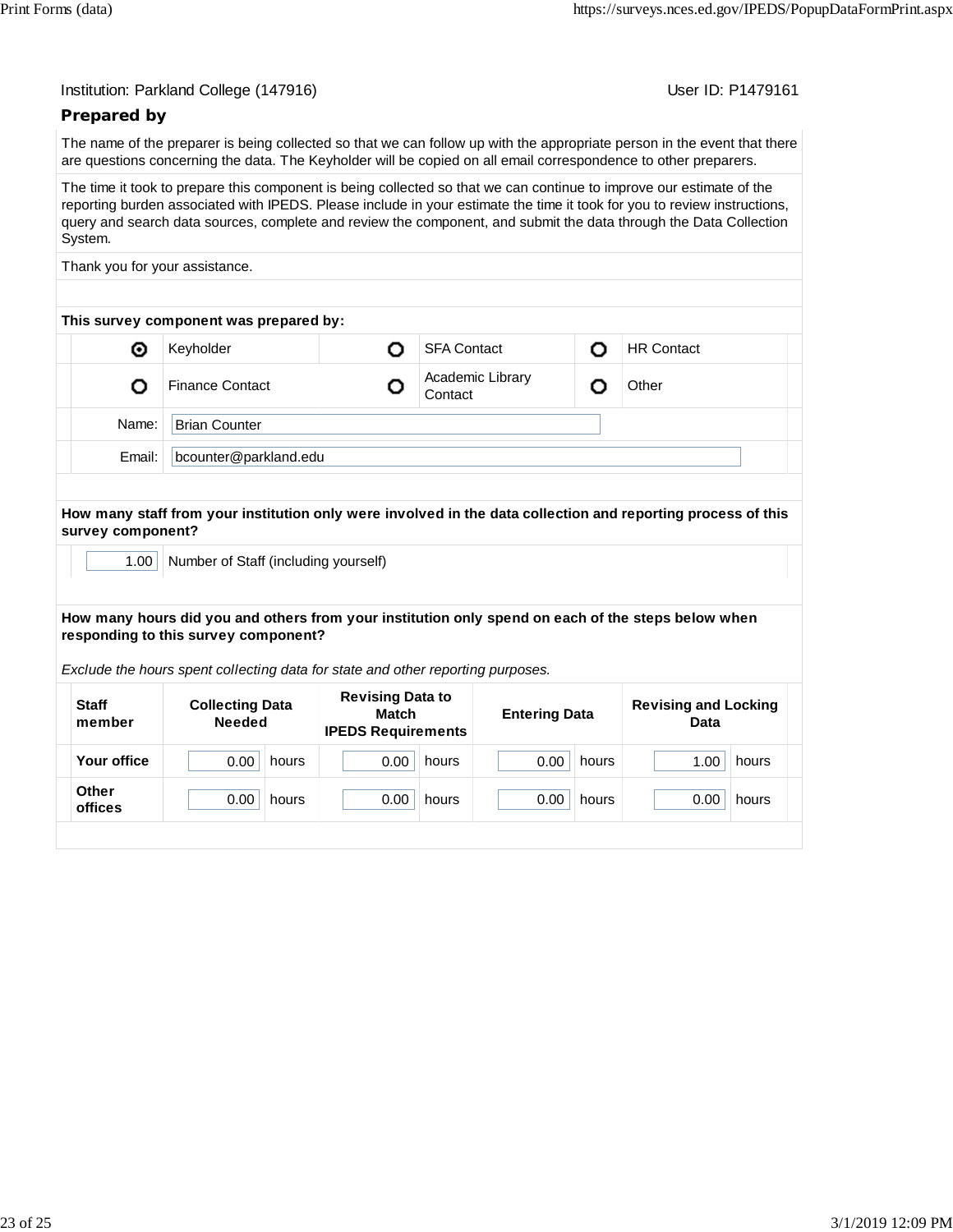Institution: Parkland College (147916) **Distribution: Parkland College (1479161** College College College College College College College College College College College College College College College College College Colle

# **Summary**

# **Fall Enrollment Survey Summary Less-Than-Four-Year Institutions**

IPEDS collects important information regarding your institution. All data reported in IPEDS survey components become available in the IPEDS Data Center and appear as aggregated data in various Department of Education reports. Additionally, some of the reported data appears specifically for your institution through the College Navigator website and is included in your institution's Data Feedback Report (DFR). The purpose of this summary is to provide you an opportunity to view some of the data that, when accepted through the IPEDS quality control process, will appear on the College Navigator website and/or your DFR. College Navigator is updated approximately three months after the data collection period closes and Data Feedback Reports will be available through the Data Center and sent to your institution's CEO in November 2018.

Please review your data for accuracy. If you have questions about the data displayed below after reviewing the data reported on the survey screens, please contact the IPEDS Help Desk at: 1-877-225-2568 or ipedshelp@rti.org.

| Undergraduate Student Enrollment |         |  |  |  |
|----------------------------------|---------|--|--|--|
| Total enrollment                 | 7.074   |  |  |  |
| Transfer-in enrollment           | 177     |  |  |  |
|                                  |         |  |  |  |
| Student-to-faculty ratio         | 17 to 1 |  |  |  |

| <b>Undergraduate Student Characteristics</b> |       |  |  |  |
|----------------------------------------------|-------|--|--|--|
| Percent of undergraduates who are female     | 54%   |  |  |  |
| Percent of undergraduates who are full-time  | 41%   |  |  |  |
|                                              |       |  |  |  |
| Percent of undergraduates by race/ethnicity: |       |  |  |  |
| American Indian or Alaska Native             | 0%    |  |  |  |
| Asian                                        | 4%    |  |  |  |
| <b>Black or African American</b>             | 12%   |  |  |  |
| Hispanic/Latino                              | 9%    |  |  |  |
| Native Hawaiian or Pacific Islander          | $0\%$ |  |  |  |
| White                                        | 57%   |  |  |  |
| Two or More Races                            | 4%    |  |  |  |
| Race and ethnicity unknown                   | 11%   |  |  |  |
| Nonresident alien                            | 3%    |  |  |  |
|                                              |       |  |  |  |
| Percent of undergraduate students by age:    |       |  |  |  |
| 24 and under                                 | 74%   |  |  |  |
| 26%<br>25 and over                           |       |  |  |  |
| Age unknown                                  | 0%    |  |  |  |